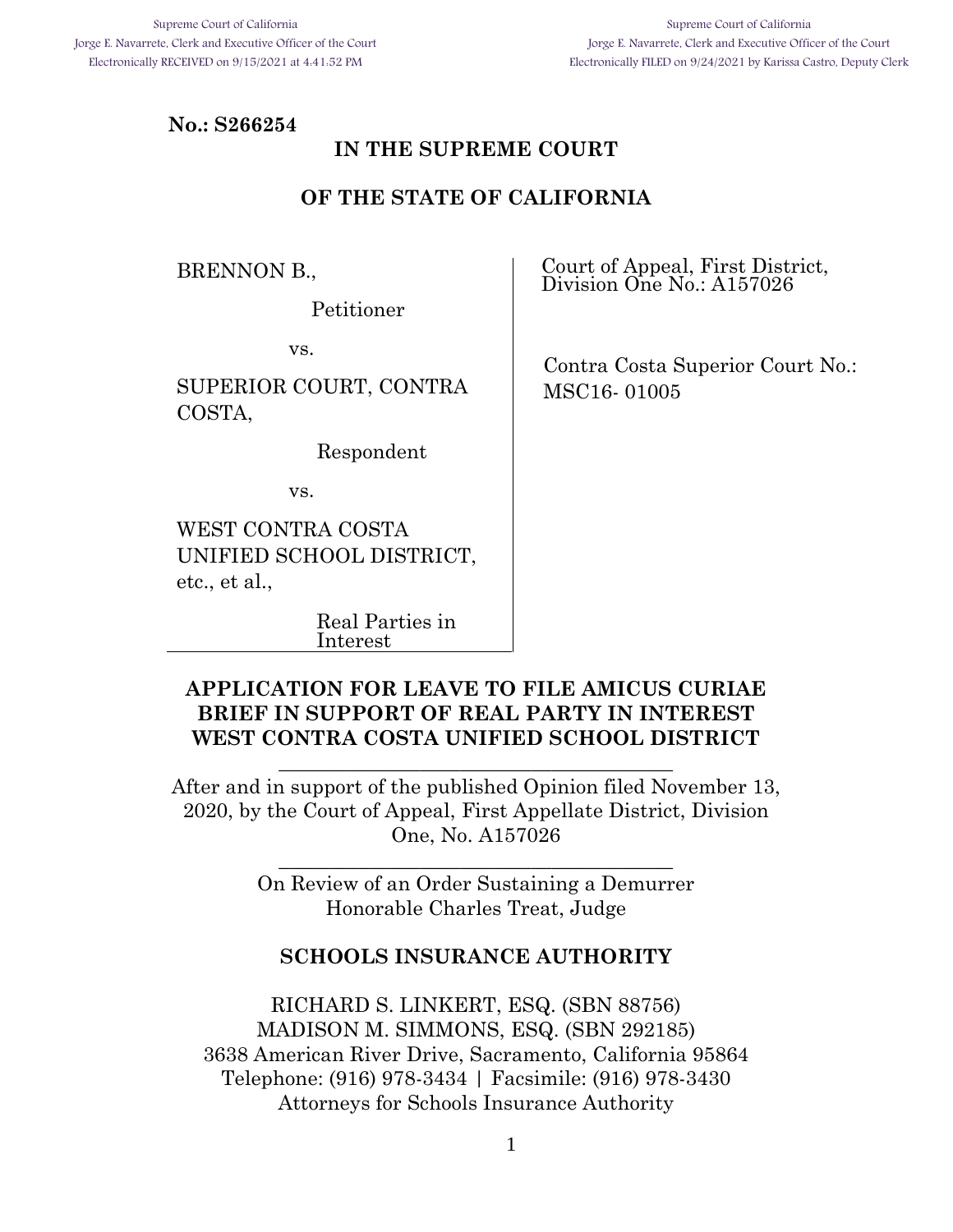## **TABLE OF CONTENTS**

| APPLICATION FOR LEAVE TO FILE AMICUS CURIAE 8                                                                                                                                                |
|----------------------------------------------------------------------------------------------------------------------------------------------------------------------------------------------|
|                                                                                                                                                                                              |
|                                                                                                                                                                                              |
| Since the Founding of the United States, the Special<br>A.<br>Nature of Public Education has been Recognized 11                                                                              |
| A Public School District Fails the Unruh Business<br>В.                                                                                                                                      |
| <b>Enterprise Test as its Primary Purpose is not to Serve</b><br>the Business or Economic Interest of its Owners or                                                                          |
|                                                                                                                                                                                              |
| California public schools fail all aspects of the test set by<br>1.<br>this Court: whether its purpose is to serve the business or<br>economic interests of its owners or members 17         |
| Article IX of the California Constitution dictates the<br>a <sub>z</sub><br>purpose behind creating a system of public schools – to<br>instill knowledge in future generations to ensure the |
| b. Public education is one of the State's most basic<br>sovereign powers; public schools do not have owners or<br>members whose economic interests are served by their                       |
| Public Schools do not serve any business or economic<br>$\mathbf{c}$ .<br>interests as they are constitutionally barred from collecting                                                      |
| 2. Petitioner's proposed test of asking whether a school is the<br>"functional equivalent" of a business is not actually a test 22                                                           |
| C.<br><b>Statutory Interpretation Requires the Conclusion</b>                                                                                                                                |
| <b>Application of the Unruh Act's Damage Provisions</b><br>D.<br>upon a Public School would Violate Government Code<br><b>Section 818's Prohibition against Exemplary Damages</b>            |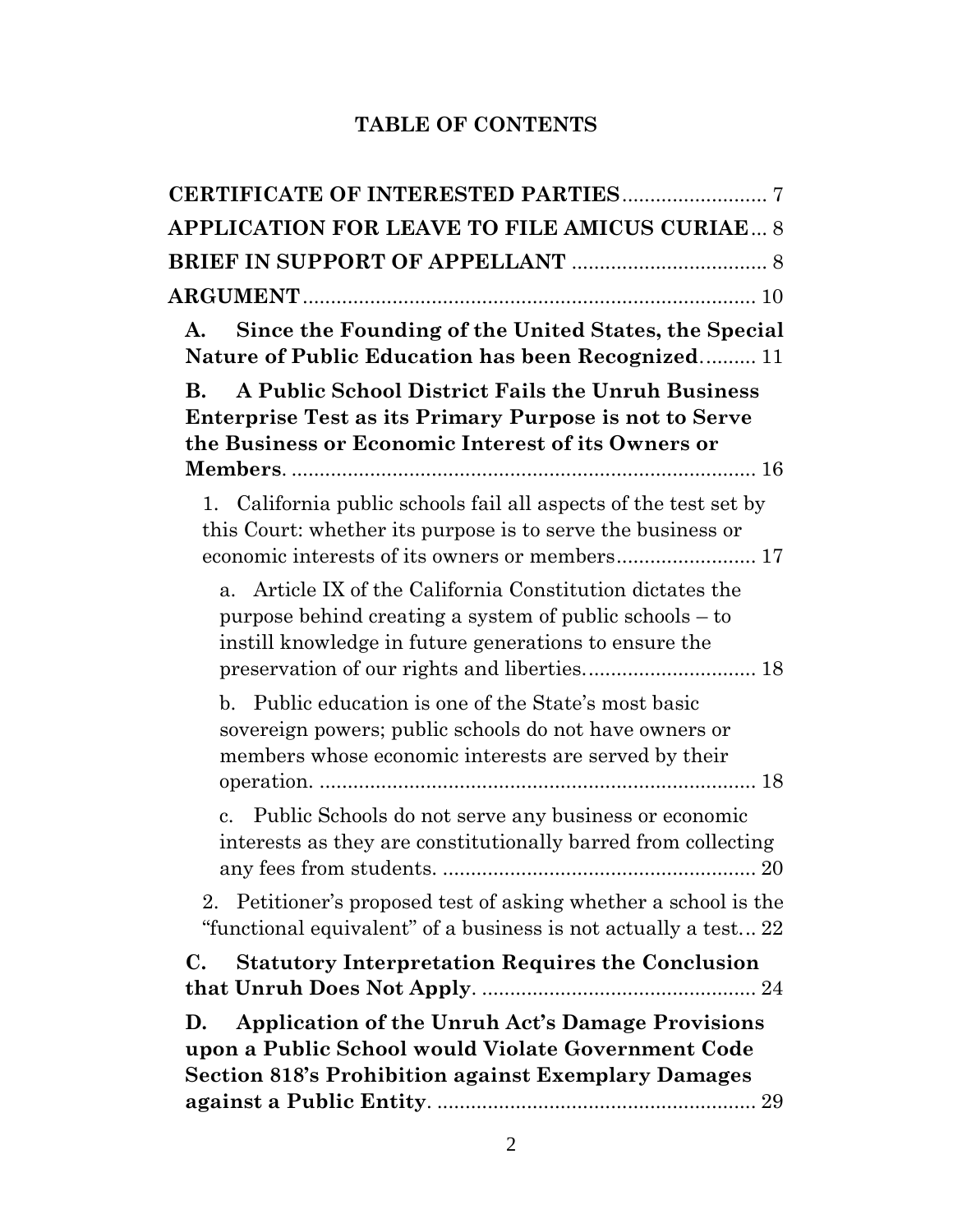| 1. Section $52(a)$ does not include the language that other<br>statutes clearly imposing civil penalties possess nor does    |
|------------------------------------------------------------------------------------------------------------------------------|
| 2. Petitioner also ignores the fact section $52(b)$ of the Unruh<br>damages statute expressly states "exemplary damages" are |
| <b>Public Policy Supports the Denial of Another</b><br>E.<br><b>Expansion of Liability for California Public Schools35</b>   |
|                                                                                                                              |
|                                                                                                                              |
|                                                                                                                              |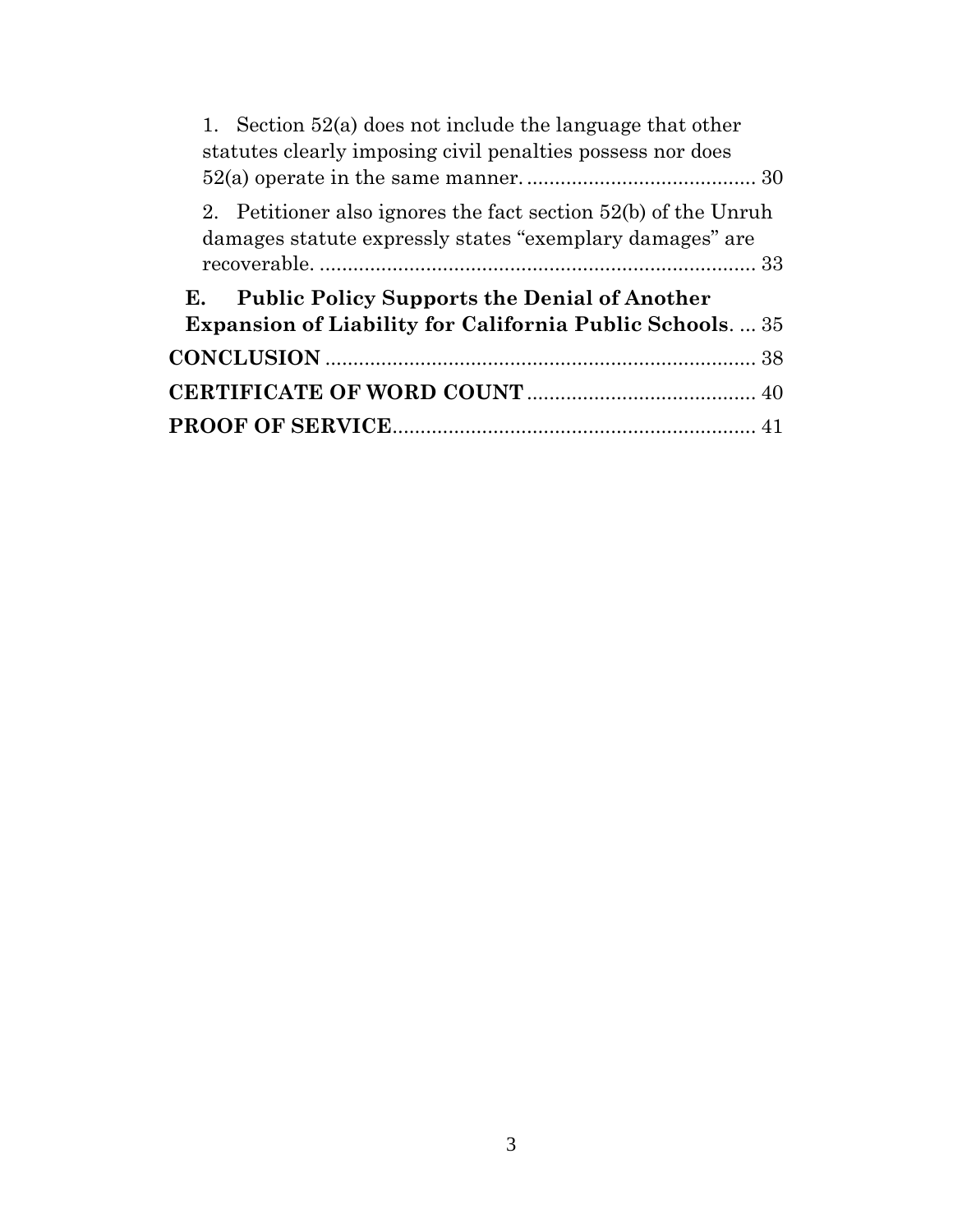## **TABLE OF AUTHORITIES**

# **Cases**

| American Liberty Bail Bonds, Inc. v. Garamendi                   |
|------------------------------------------------------------------|
|                                                                  |
| Belanger v. Madera Unified School Dist.                          |
| (9th Cir. Cal. Apr. 29, 1992), 963 F.2d 248, cert. denied, (U.S. |
|                                                                  |
| Bernard v. Foley                                                 |
|                                                                  |
| Brennon B. v. Superior Court                                     |
|                                                                  |
| Brennon B. v. Superior Court                                     |
|                                                                  |
| Butt v. State of California                                      |
|                                                                  |
| Butt v. State of California                                      |
|                                                                  |
| Butt v. State of California                                      |
|                                                                  |
| Cal. Teachers Ass'n v. Bd. of Trs.                               |
|                                                                  |
| Chico Unified School Dist. v. Board of Supervisors               |
|                                                                  |
| Chico Unified School Dist. v. Board of Supervisors               |
|                                                                  |
| Copley Press, Inc. v. Superior Court                             |
|                                                                  |
| Curran v. Mount Diablo Council of the Boy Scouts                 |
| 16, 22                                                           |
| Curran v. Mount Diablo Council of the Boy Scouts                 |
|                                                                  |
| Doe v. California Lutheran High School Assn.                     |
|                                                                  |
| Doe v. California Lutheran High School Assn.                     |
|                                                                  |
| Donovan v. Poway Unified School District                         |
|                                                                  |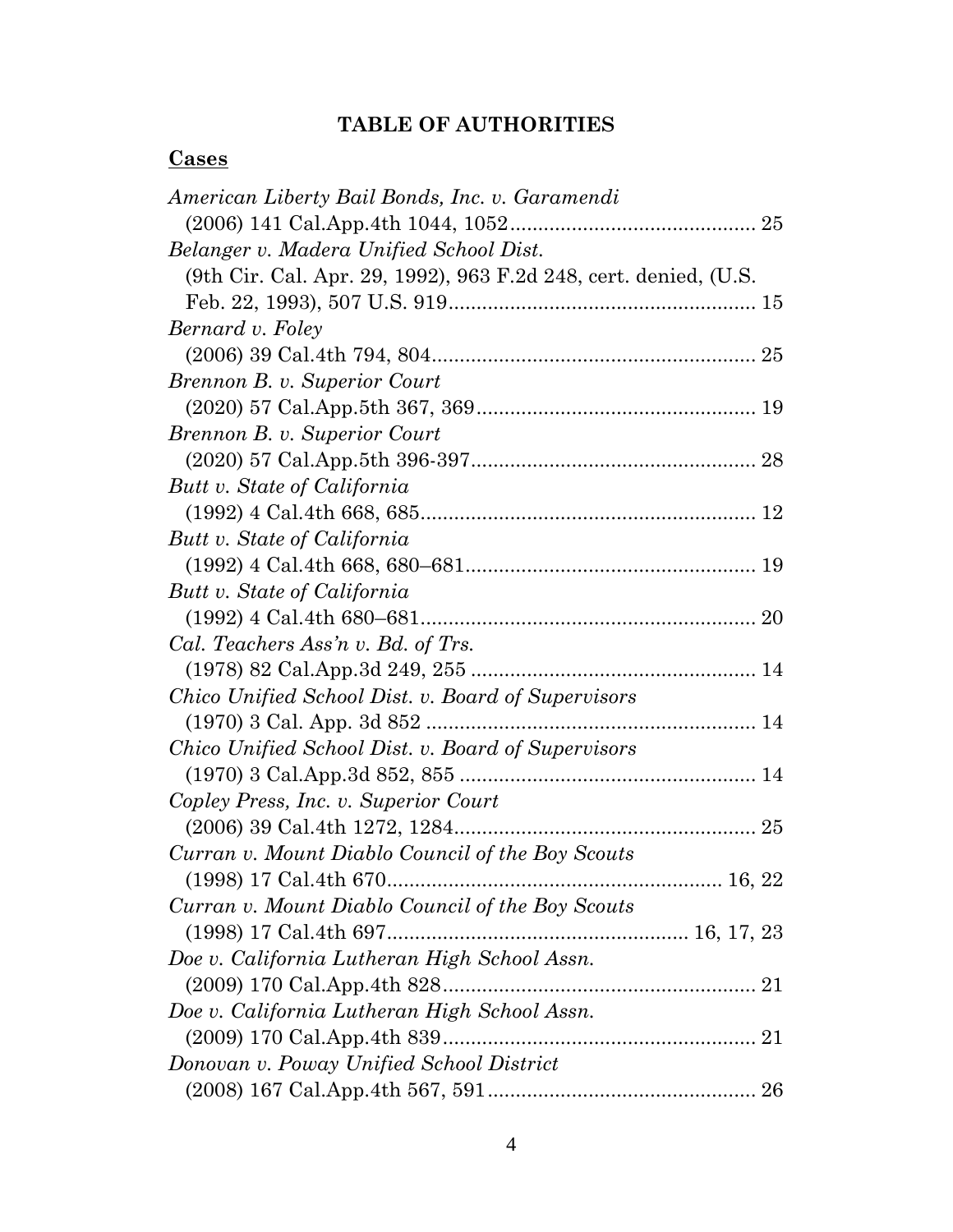| Donovan v. Poway Unified School District           |  |
|----------------------------------------------------|--|
|                                                    |  |
| Donovan v. Poway Unified School District           |  |
|                                                    |  |
| Garcia v. McCutchen                                |  |
|                                                    |  |
| Hartzell v. Connell                                |  |
|                                                    |  |
| Kizer v. County of San Mateo                       |  |
|                                                    |  |
| Kizer v. County of San Mateo                       |  |
|                                                    |  |
| Lennane v. Franchise Tax Board                     |  |
|                                                    |  |
| Mendoza v. State of California                     |  |
|                                                    |  |
| Scholes v. Lambirth Trucking Co.                   |  |
|                                                    |  |
| Texas Industries, Inc. v. Radcliff Materials, Inc. |  |
|                                                    |  |
| Visalia Unified School Dist. v. Superior Court     |  |
|                                                    |  |
| Wells v. One2One Learning Foundation               |  |
|                                                    |  |
| Wells v. One2One Learning Foundation               |  |
|                                                    |  |
|                                                    |  |

# **California Constitutions**

# **California Statutes**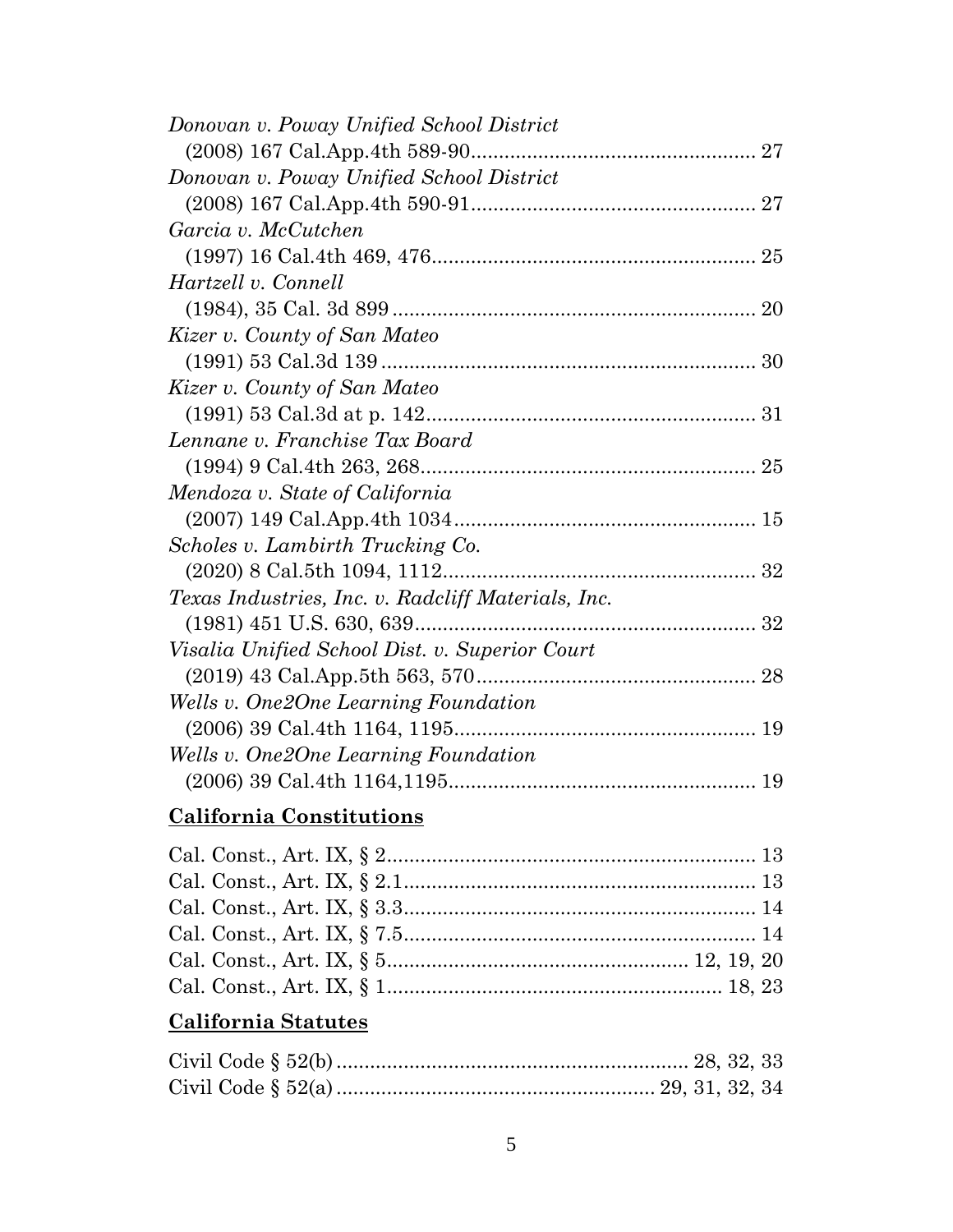# **Federal Statutes**

| Section 504 of the Rehabilitation Act of 1973 (29 U.S.C. § 794). 37 |  |  |
|---------------------------------------------------------------------|--|--|

## **Regulations**

|--|--|--|--|--|

# **Other Authorities**

| 2019 Legis. Bill History, A.B.218, Assembly Bill Analysis, August |  |
|-------------------------------------------------------------------|--|
|                                                                   |  |
|                                                                   |  |

# **Secondary Sources**

| The Works of John Adams: Second President of the United           |  |
|-------------------------------------------------------------------|--|
|                                                                   |  |
| Thomas Jefferson, Jefferson Himself: The Personal Narrative of a  |  |
| Many-Sided American, ed. Bernard Mayo (1942),                     |  |
| Charlottesville, VA: University Press of Virginia, 1970), 145, 11 |  |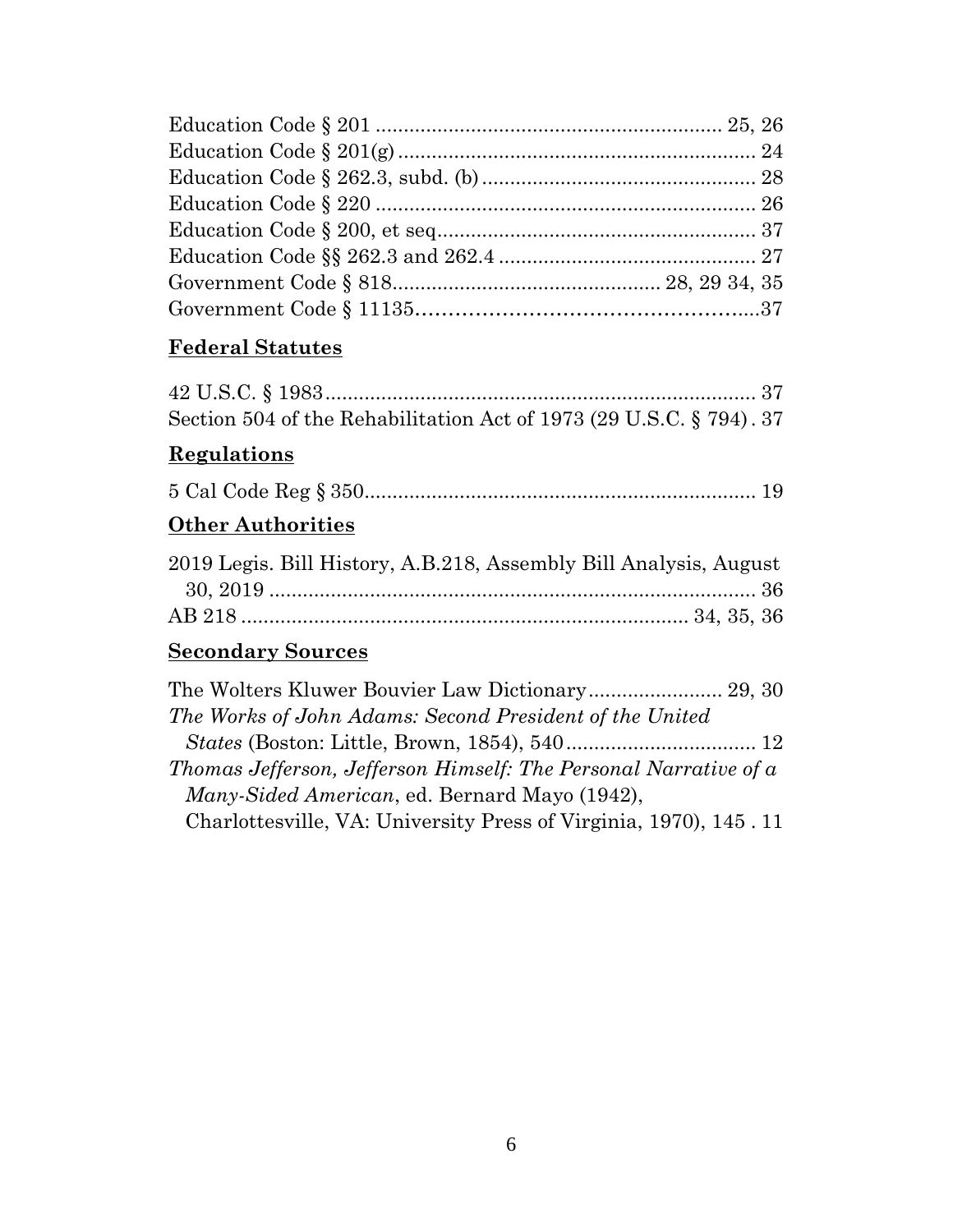#### **CERTIFICATE OF INTERESTED PARTIES**

<span id="page-6-0"></span>Pursuant to California Rules of Court, rule 8.488, the undersigned, counsel for Real Parties in Interest West Contra Costa Unified School District certifies that no other person has a financial interest in this action.

I declare under penalty of perjury under the laws of the State of California that the foregoing is true and correct of my own personal knowledge and if called to testify as a witness could competently testify to the matters contained therein.

Executed this 15th day of September, 2021, at Sacramento, California.

*/s/ Richard S. Linkert*

Richard S. Linkert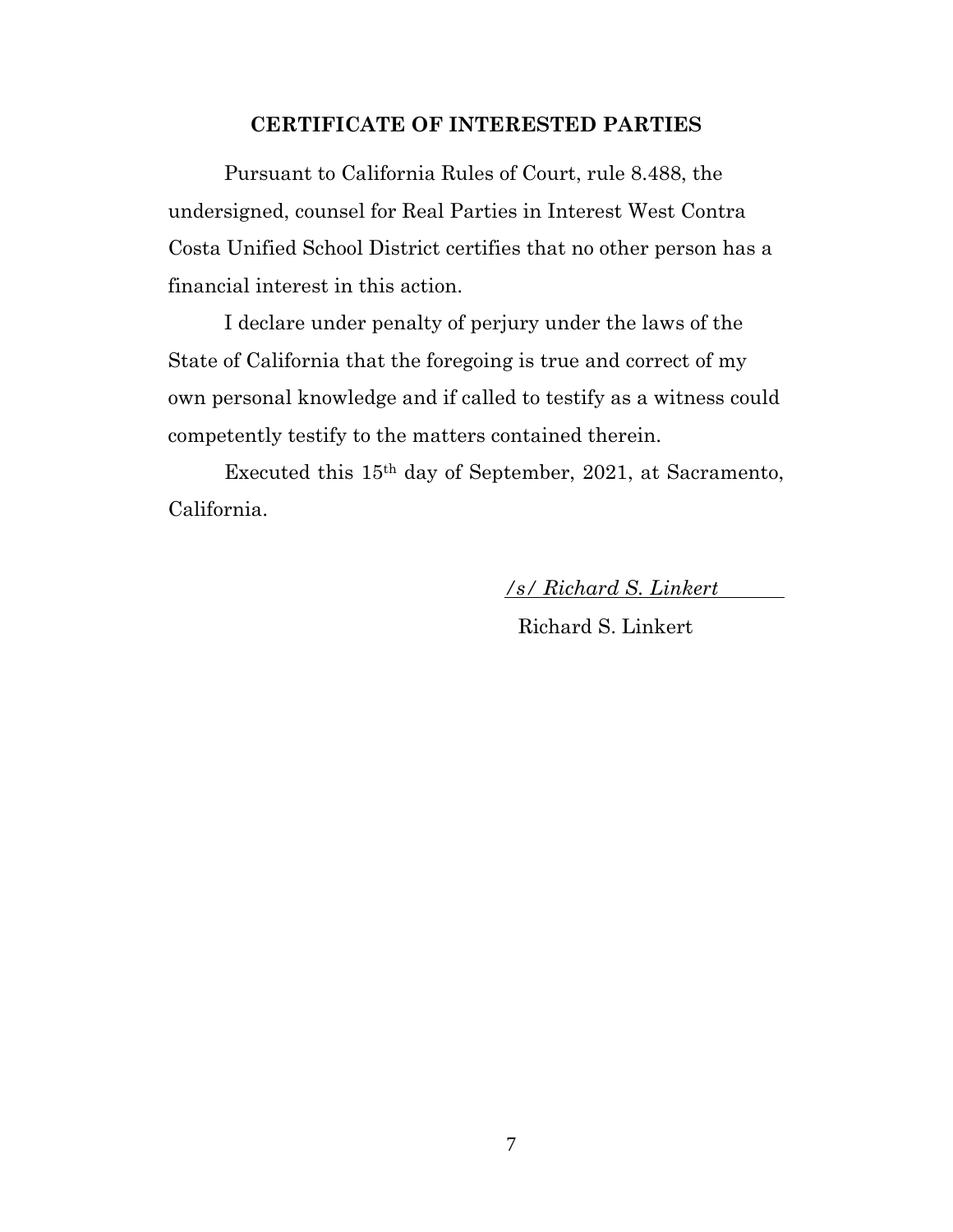# <span id="page-7-0"></span>**APPLICATION FOR LEAVE TO FILE AMICUS CURIAE BRIEF IN SUPPORT OF APPELLANT**

<span id="page-7-1"></span>Pursuant to rule 8.520(f) of the California Rules of Court, Schools Insurance Authority respectfully requests leave to file the attached amicus curiae brief in support of Real Party in Interest West Contra Costa Unified School District's response and opposition to Petitioner Brennon B.'s attempts to expand the scope of liability available against school districts under California Law.

Schools Insurance Authority was founded in order to address rising insurance costs and the lack of coverage options that school districts faced in the 1970s. The Sacramento County Office of Education invited each school district within its jurisdiction to send a representative to serve on a task force to research this insurance issue. The decision was made to establish a self-insurance pool to cover common property losses and to purchase excess insurance to cover catastrophic losses, and thus, the first Joint Powers Agreement was created that enabled Sacramento County school districts to pool together for the purpose of self-insurance. Under these codes, Schools Insurance Authority (SIA), originally named Sacramento Insurance Authority, was formed on July 1, 1974, making it the oldest joint powers authority (JPA) in California.

Today, SIA has a total of 35 members, representing school districts, county offices of education and joint powers authority, all located in Northern and Central California. Although not all members participate in all programs, it is through the joining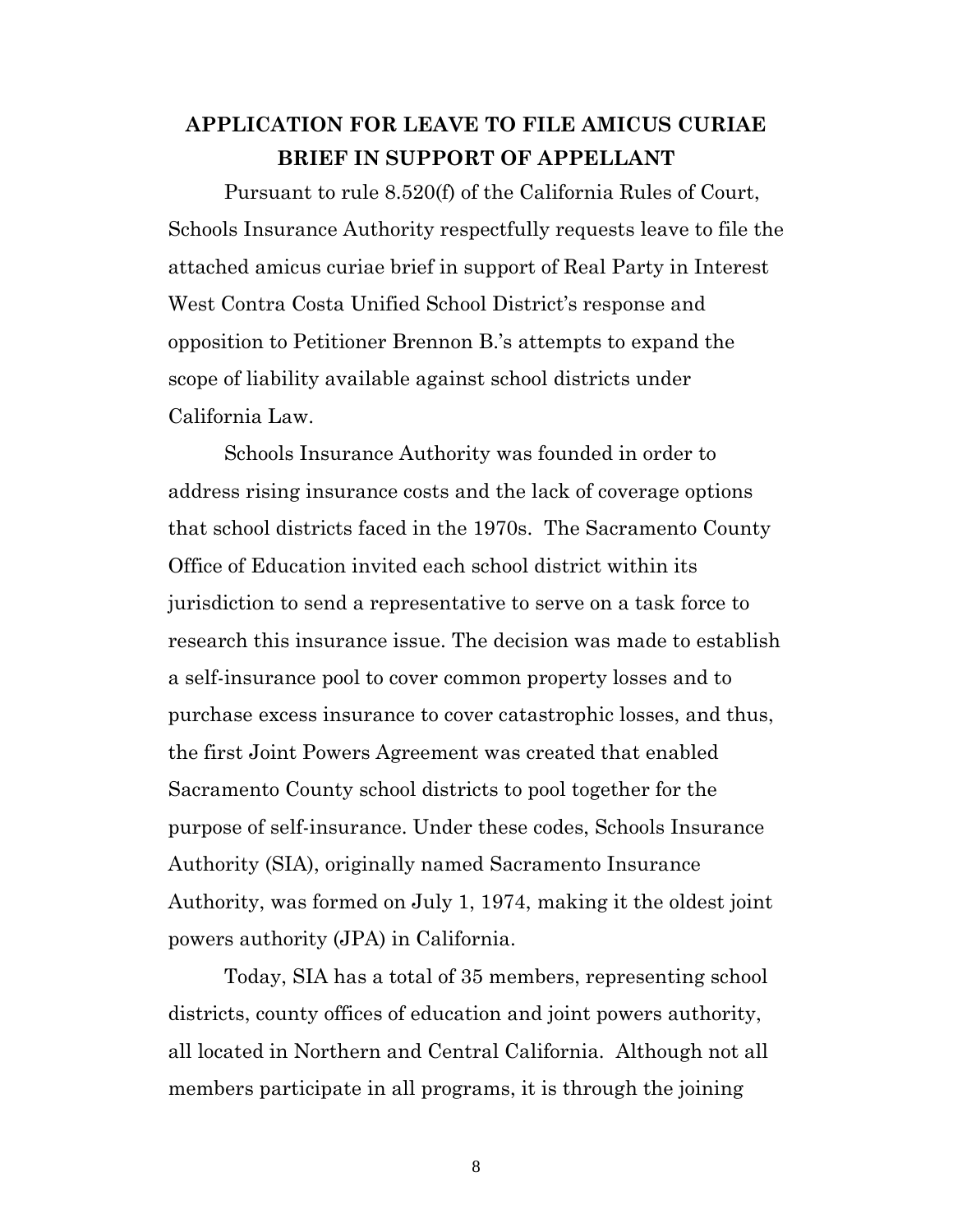together for the purpose of self-insuring, group purchase, loss control and greater financial resources, that continued stabilization of insurance costs can be maintained for school districts who participate in Schools Insurance Authority programs.

Thus, Schools Insurance Authority was created to protect school districts and other educational entities from the continuing threats of rising insurance costs and ever-expanding liability against school districts.

Schools Insurance Authority has no interest in or connection to either party in this case but does represent the interests of numerous similarly situated school districts. No party or party's counsel authorized the attached amicus curiae brief in whole or in part. No person or entity, including any party or party's counsel, made a monetary contribution intended to fund the preparation or submission of this brief.

Schools Insurance Authority seeks leave to file the accompanying brief because it offers a unique perspective about the consequences of continued expanded liability against school districts. Further, the school districts represented by Schools Insurance Authority will be directly affected by the Court's opinion in this matter.

Because Schools Insurance Authority believes the accompanying brief would assist the Court it in its resolution of the important issues involved in this matter, it respectfully requests this Court's leave to file the amicus brief.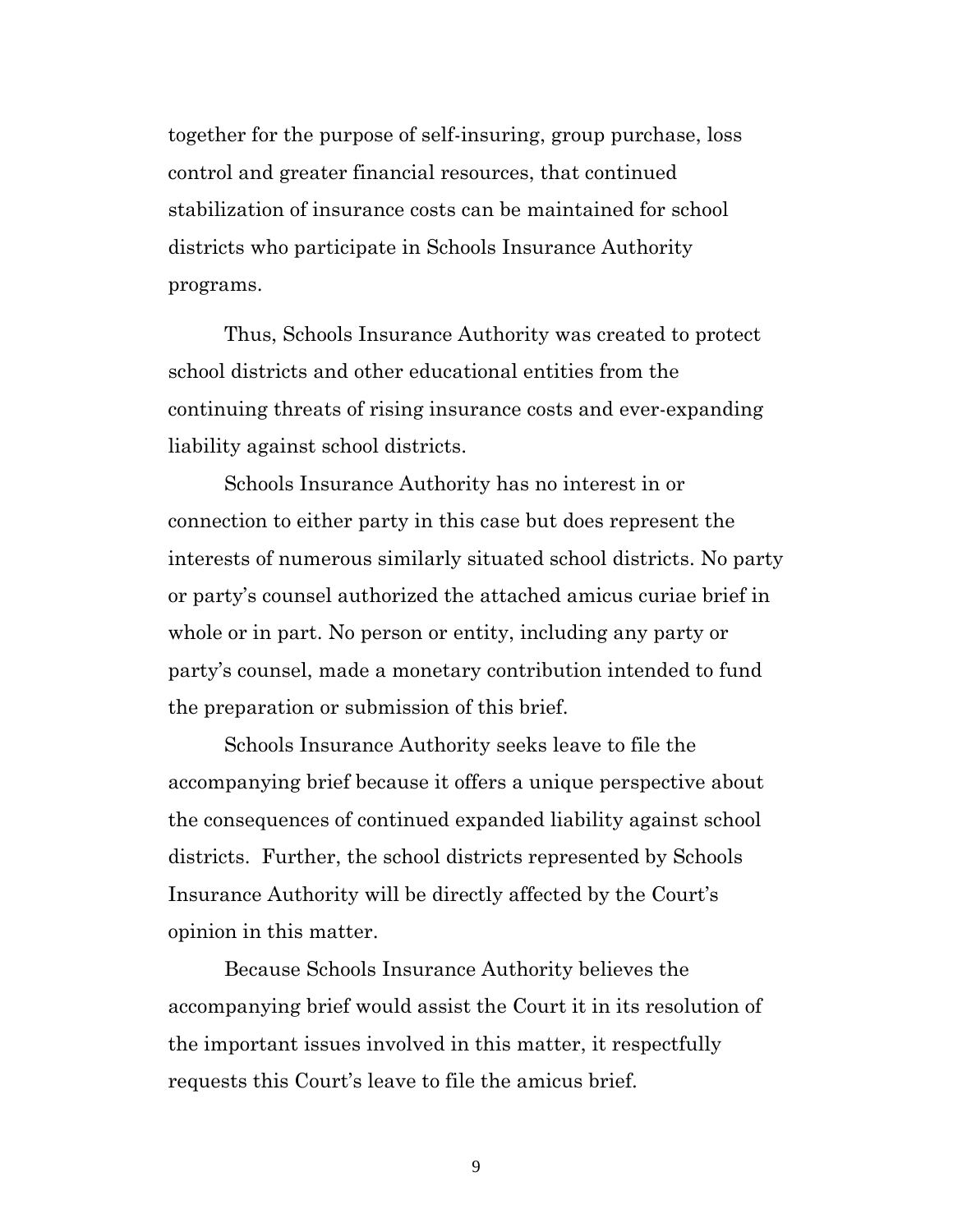#### **ARGUMENT**

<span id="page-9-0"></span>The fundamental question presented to this Court is whether public education is a business enterprise. The clear answer is "no." And the reason for that answer is that at its fundamental core, a business is aimed at generating profits whereas a public school is aimed at generating an educated populace.

Petitioner seeks a judicial expansion of the Unruh Act and as discussed below, the statute and public policy do not allow it. This Amicus Brief will discuss how the Unruh Act does not apply to the public school system as its constitutionally dictated purpose is not to serve the business interests of its owners or members. Furthermore, regarding remedies, statutory interpretation of the Education Code requires the conclusion that Unruh does not apply and as Unruh imposes exemplary damages, the Legislature did not intend for it to apply to public schools. Finally, a new imposition of Unruh's treble damages and attorney fees provisions would further cripple school educational finances in the wake of rising verdicts and the hundreds of millions of dollars required in indemnity and defense costs by the recent passage of AB 218. A finding that a public school is a "business enterprise" under Unruh would further divert educational funds from the classroom even though plaintiffs are already able to bring discrimination claims against schools under a panoply of other discrimination statutes including the Education Code.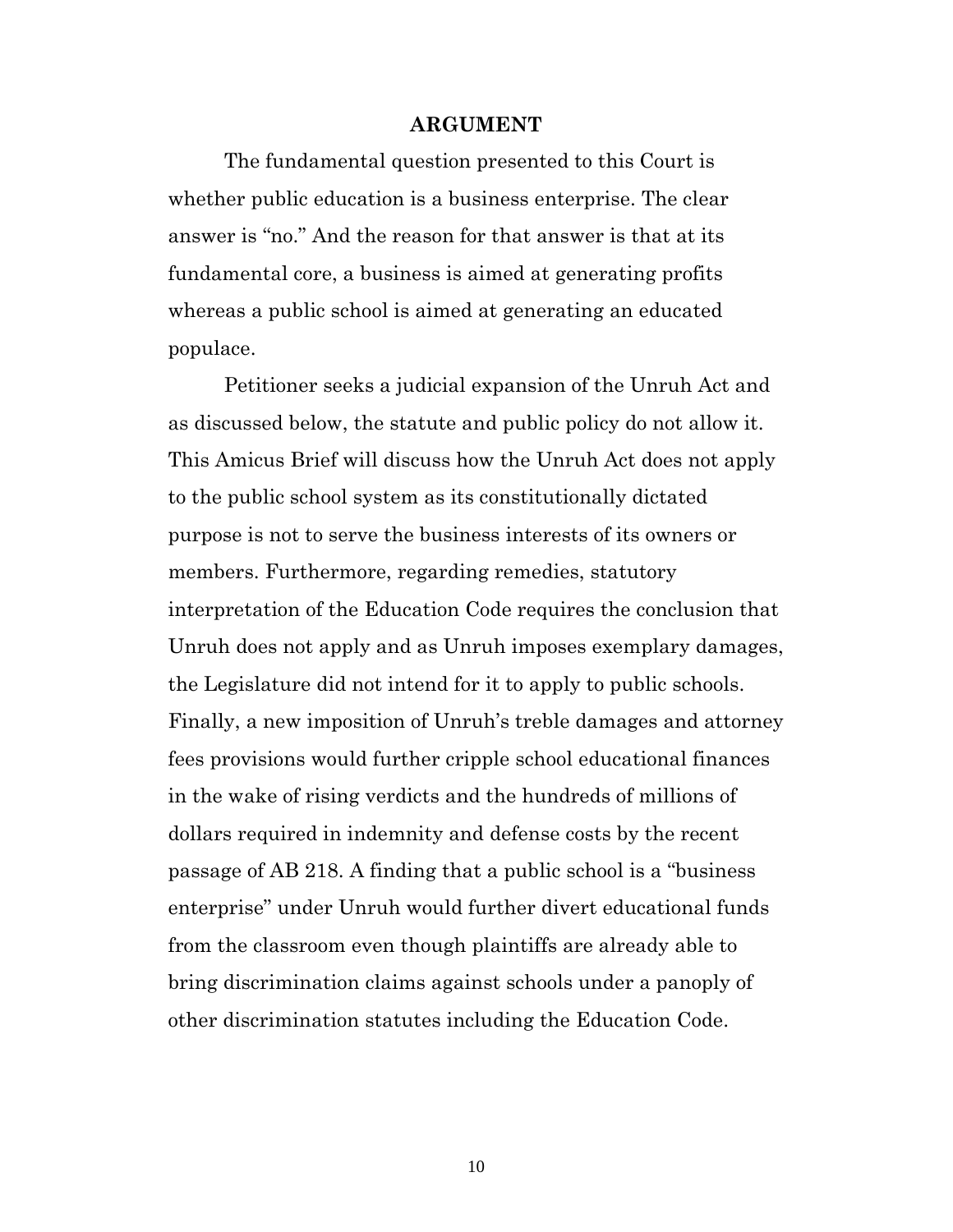#### <span id="page-10-0"></span>**A. Since the Founding of the United States, the Special Nature of Public Education has been Recognized.**

A business enterprise is an entity with the purpose of providing goods or services with the goal of earning a profit for its owners. A public school does not have the goal of generating profits but operates through taxpayer funds and typically at a loss with continual budget shortfalls. Public education is fundamentally different in its origins, funding and constitutionally mandated purpose than that of a business.

Since the founding of the United States, the special nature of publicly provided education has been recognized as vital to ensuring the continuance of our democracy. As emphasized by Thomas Jefferson:

> Educate and inform the whole mass of the people, …they are the only sure reliance for the preservation of our liberty."

(*Thomas Jefferson, Jefferson Himself: The Personal Narrative of a Many-Sided American*, ed. Bernard Mayo (1942; repr., Charlottesville, VA: University Press of Virginia, 1970), 145.)

The importance of ensuring an educated populace to support the democratic structure created by the Constitution meant it was necessary for the public to fund the expense of public schools:

> The whole people must take upon themselves the education of the whole people and be willing to bear the expenses of it. There should not be a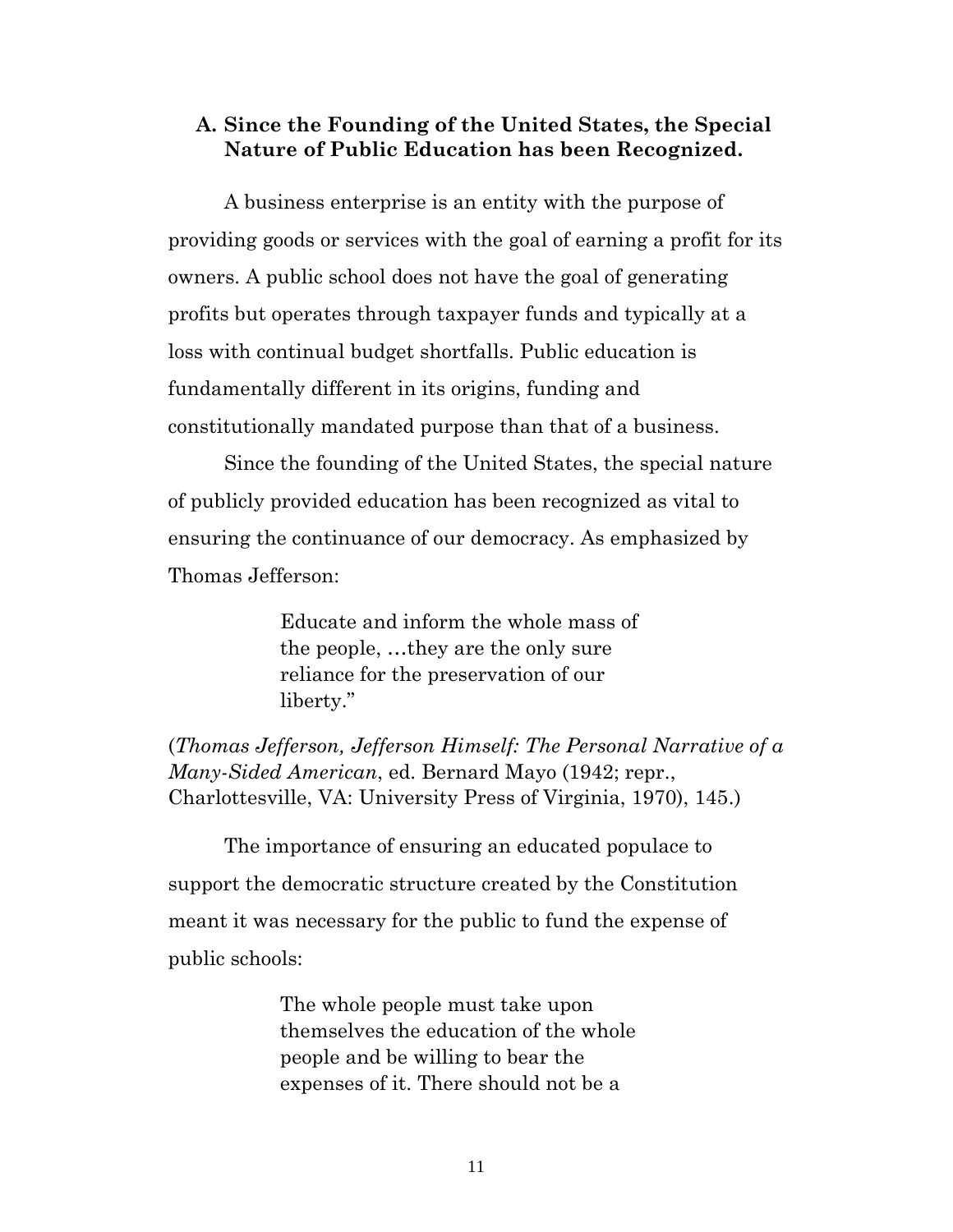district of one mile square, without a school in it, not founded by a charitable individual, but maintained at the public expense of the people themselves.

(John Adams, "To John Jebb," September 10, 1785, *The Works of John Adams: Second President of the United States* (Boston: Little, Brown, 1854), 540.)

In California, the right to public education was determined to be so vital that it was guaranteed as a constitutional right in 1879. The California Constitution mandates that a state system of free schools must be provided:

> The Legislature shall provide for a system of common schools by which a free school shall be kept up and supported in each district at least six months in every year, after the first year in which a school has been established."

(Cal. Const., Art. IX § 5.)

California is legally mandated to operate public schools throughout the State. This is unlike the origins and purpose of a business establishment which can open and close its doors as it wishes. Under the California Constitution, public education is "uniquely a fundamental concern of the State." (*Butt v. California* (1992) 4 Cal. 4th 668, 685.) "The State itself bears the ultimate authority and responsibility to ensure that its district-based system of common schools provides basic equality of educational opportunity." (*Ibid.*)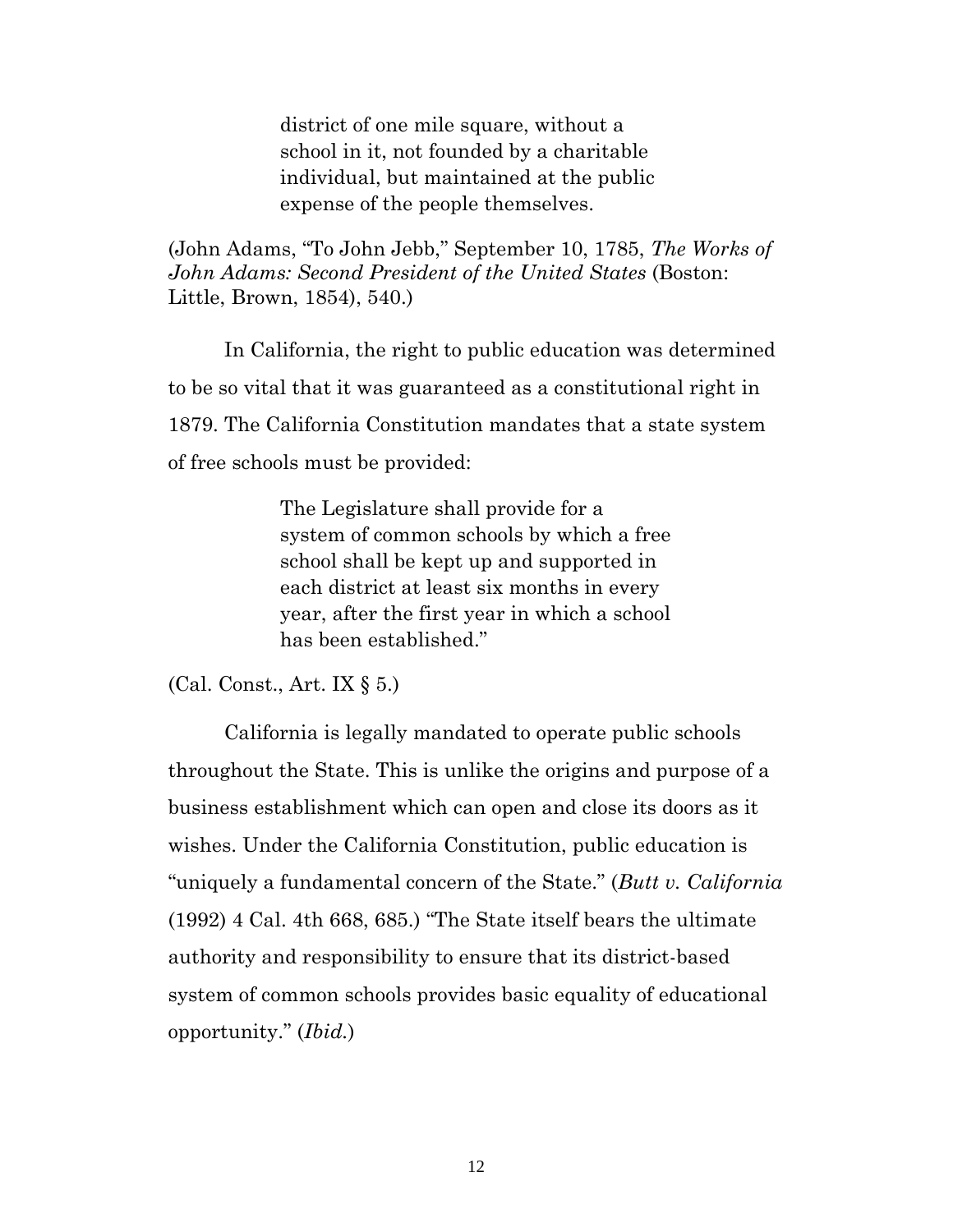California public schools are not a business in any sense of the normal word. On the contrary, a business establishment is not governed by multiple constitutional provisions dictating the structure of the system and dictating its purpose and behavior. These constitutional provisions mandate such things as how the superintendent of the system is to be elected; the creation of county boards of education; and input on the salaries of publicschool employees, apportionment of aid and the retirement system. This even includes the mandate to adopt and pay for textbooks as a constitutional right. For instance, a few of these such provisions include:

- A Superintendent of Public Instruction shall be elected by the qualified electors of the State at each gubernatorial election. The Superintendent of Public Instruction shall enter upon the duties of the office on the first Monday after the first day of January next succeeding each gubernatorial election. No Superintendent of Public Instruction may serve more than 2 terms. (Cal Const, Art. IX § 2.)
- The State Board of Education, on nomination of the Superintendent of Public Instruction, shall appoint one Deputy Superintendent of Public Instruction and three Associate Superintendents of Public Instruction who shall be exempt from State civil service and whose terms of office shall be four years. This section shall not be construed as prohibiting the appointment, in accordance with law, of additional Associate Superintendents of Public Instruction subject to State civil service. (Cal Const, Art. IX § 2.1.)
- Except as provided in Section 3.2 of this article, it shall be competent to provide in any charter framed for a county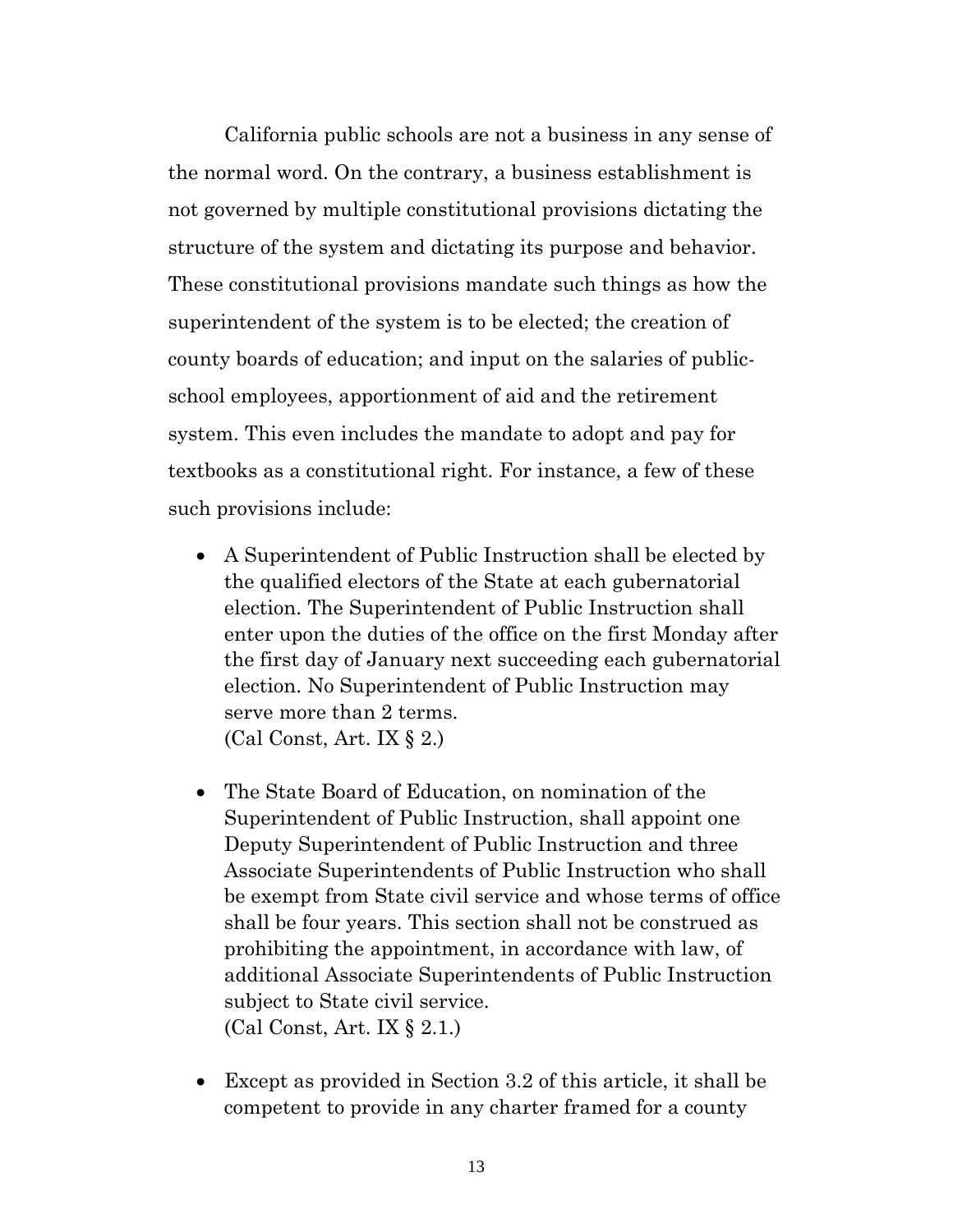under any provision of this Constitution, or by the amendment of any such charter, for the election of the members of the county board of education of such county and for their qualifications and terms of office. (Cal Const, Art. IX § 3.3.)

• The State Board of Education shall adopt textbooks for use in grades one through eight throughout the State, to be furnished without cost as provided by statute. (Cal Const, Art. IX § 7.5.)

"A school district is an agency of the state; the school system is a matter of general state concern." (*Chico Unified School Dist. v. Board of Supervisors* (1970), 3 Cal. App. 3d 852.) The general structure of operation for the state school system is dictated either by the Constitution or the State Legislature. Each individual school cannot itself even determine its own curriculum. It is dictated at the discretion of the State Legislature:

> Clearly the curriculum and the courses of study included in the common state curriculum are not prescribed by the Constitution, but are details left to the discretion of the Legislature. They do not constitute a part of the system, but are simply a function of that system.

(*Cal. Teachers Ass'n v. Bd. of Trs.* (1978) 82 Cal.App.3d 249, 255.)

The land public schools sit on does not belong to the district but to the State with the districts holding title as trustees. (*Chico Unified School Dist. v. Board of Supervisors* (1970), 3 Cal. App. 3d 852, 855 [finding "even [the] beneficial ownership of the fee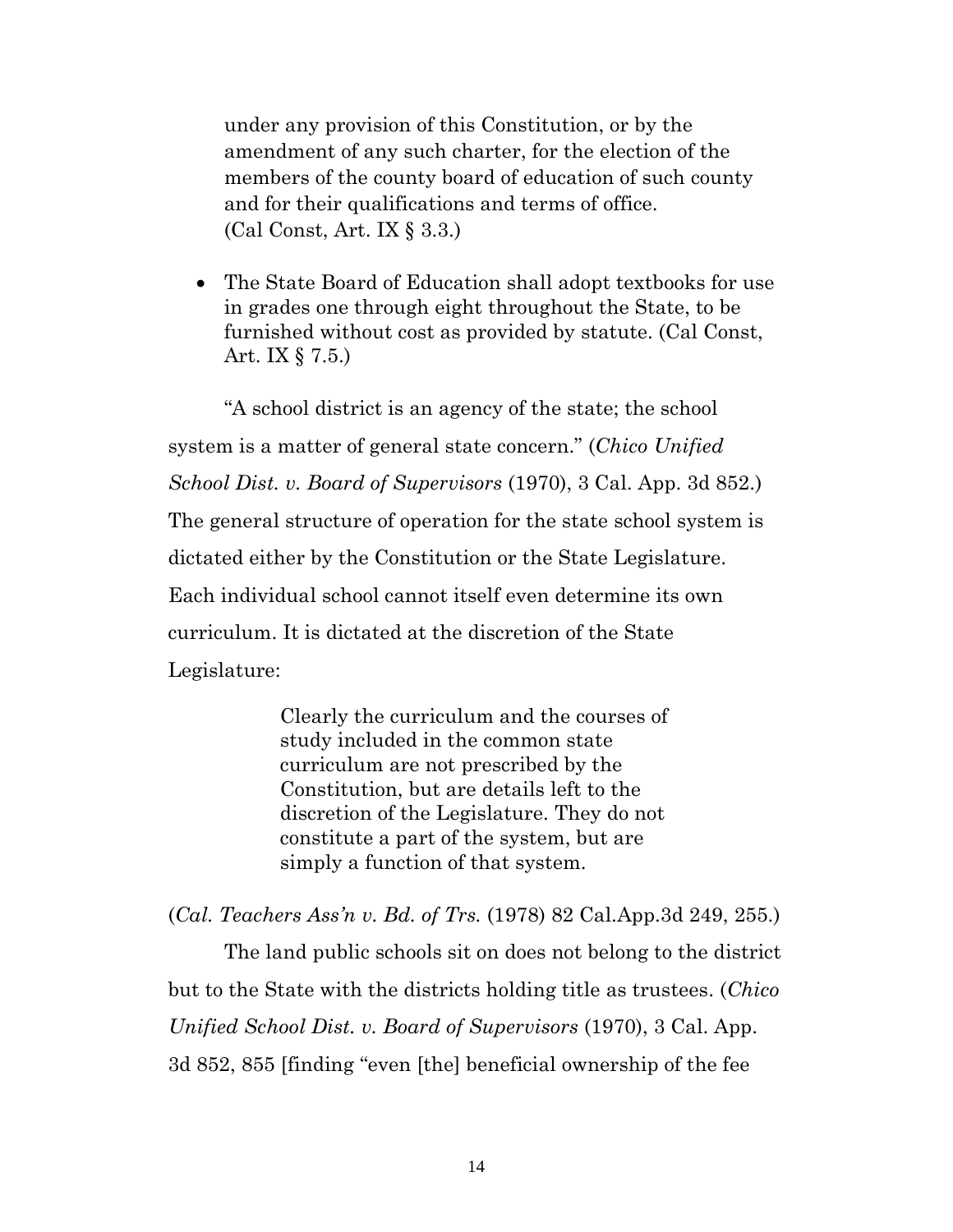title to school district property is in the state and the district holds legal title as trustee."].)

Unlike a private business where a CEO or a board of directors has discretion over who can be granted or ceded decision-making power, the State Legislature itself does not have authority to transfer authority over any part of the public school system to entities outside of the school system. For example, in *Mendoza v. State of California* (2007) 149 Cal.App.4th 1034, the court found the Romero Act, Ed C §§ 35900 et seq., was unconstitutional because it effectively granted to the mayor of Los Angeles a complete veto power over the selection of the Los Angeles Unified School District's superintendent. The court held the law violated California Constitution Article IX § 6 as the "legislature had no authority to transfer authority over any part of the school system to entities outside of the public school system." (*Id.* at p. 1035.)

Here, even Petitioner acknowledges that school districts in California are state agencies for purpose of immunity under the Eleventh Amendment of the U.S. Constitution. This is because judgment against a school district would be satisfied out of state funds; under California law, school districts are agents of the state that perform state governmental functions. (*Belanger v. Madera Unified School Dist.* (9th Cir. Cal. Apr. 29, 1992), 963 F.2d 248, cert. denied, (U.S. Feb. 22, 1993), 507 U.S. 919.) No business enterprise, such as a store or a restaurant, is afforded such immunity.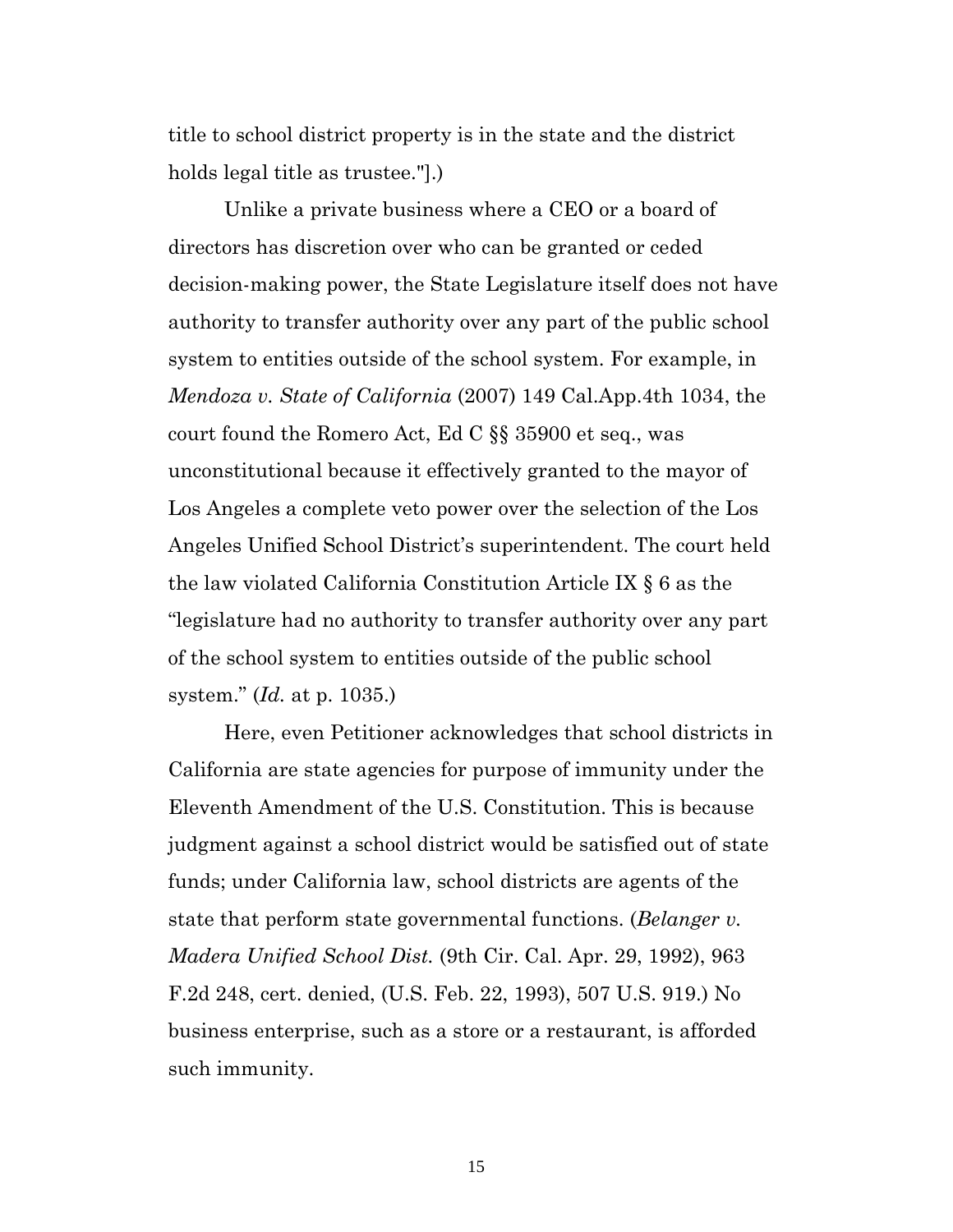## <span id="page-15-0"></span>**B. A Public School District Fails the Unruh Business Enterprise Test as its Primary Purpose is not to Serve the Business or Economic Interest of its Owners or Members.**

The progression of California precedent on this issue dictates that the test for whether an entity qualifies as a 'business enterprise' under the meaning of the Unruh Act is whether the entity is an enterprise with the primary purpose of serving the business or economic interest of its owners or members.

As this Court stated in *Curran v. Mount Diablo Council of the Boy Scouts* (1998) 17 Cal.4th 670, after reviewing the historical progression of public accommodation laws since the passage of the Unruh Act:

> Nonetheless, although past California decisions demonstrate that the Act clearly applies to any type of for-profit commercial enterprise, and to nonprofit entities – like the condominium association in *O'Connor* – whose purpose is to serve the business or economic interests of its owners or members, no prior decision has interpreted the "business establishments" language of the Act so expansively as to include the membership decisions of a charitable, expressive, and social organization, like the Boy Scouts, whose formation and activities are unrelated to the promotion or advancement of the economic or business interests of its members.

(*Curran, supra,* 17 Cal.4th at p. 697 [emphasis added].)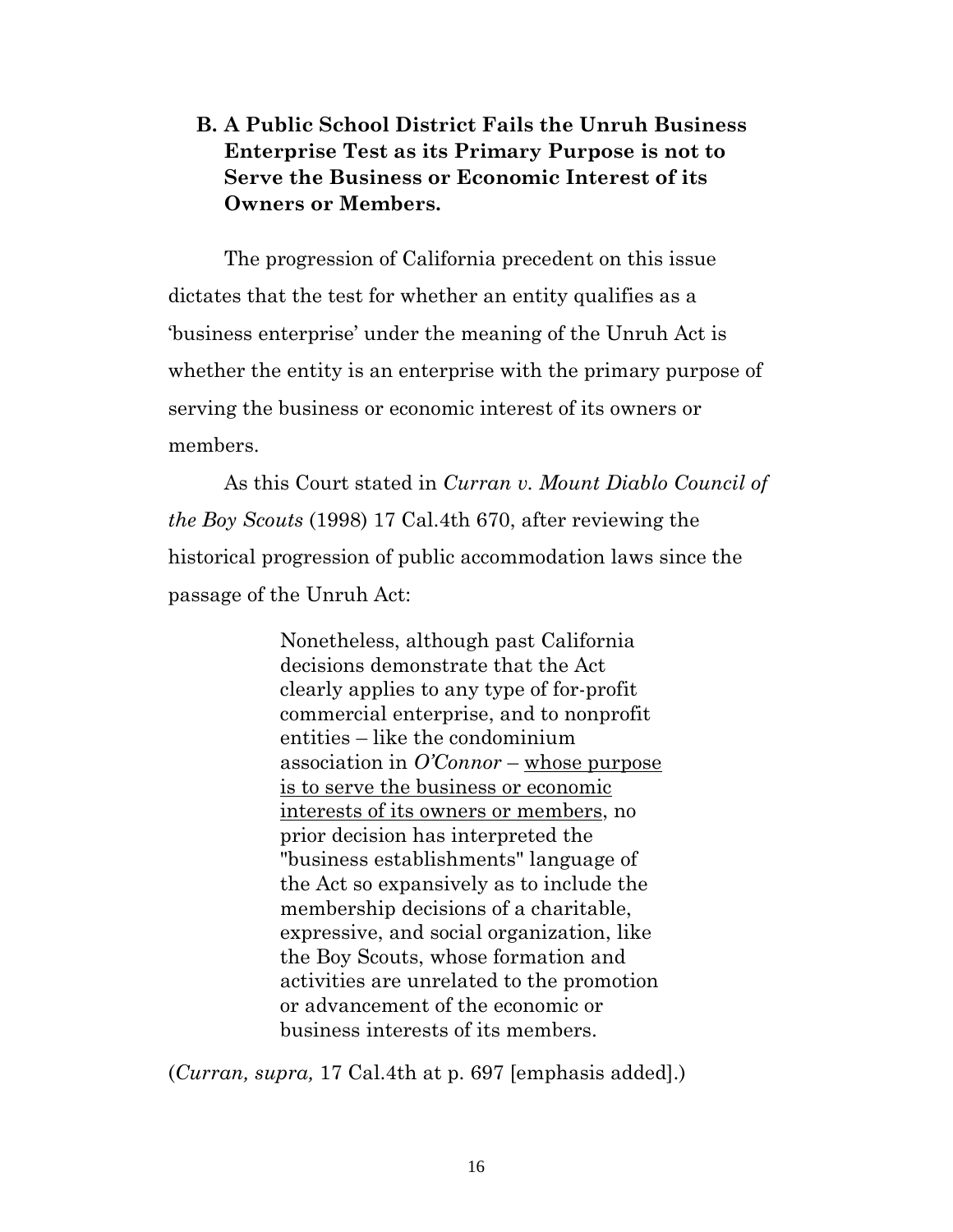In applying this test, *Curran* analyzed whether the Boy Scouts' "purpose is to serve the business or economic interests of its owners or members." It found the Boy Scouts' membership decisions were that of a charitable, expressive, and social organization, and the Scouts' formation and activities are unrelated to the promotion or advancement of the economic or business interests of its members. Instead, its primary purpose was to instill values in its members: "The record establishes that the Boy Scouts is an organization whose primary function is the inculcation of a specific set of values in its youth members, and whose recreational facilities and activities are complementary to the organization's primary purpose." (*Id.* at p. 697.) *Curran* therefore held, "given the organization's overall purpose and function, the Boy Scouts cannot reasonably be found to constitute a business establishment whose membership decisions are subject to the Act." (*Id.* at p. 697 [emphasis added].) Applying this test here, it is clear a public schools' purpose is not to serve the business or economic interests of its owners.

### <span id="page-16-0"></span>**1. California public schools fail all aspects of the test set by this Court: whether its purpose is to serve the business or economic interests of its owners or members**

California schools have a constitutionally mandated purpose, which is not to serve the business or economic interests of its owners or members. Schools also do not have owners or members, nor do they generate any business or economic profits to anyone. They instead generate social value.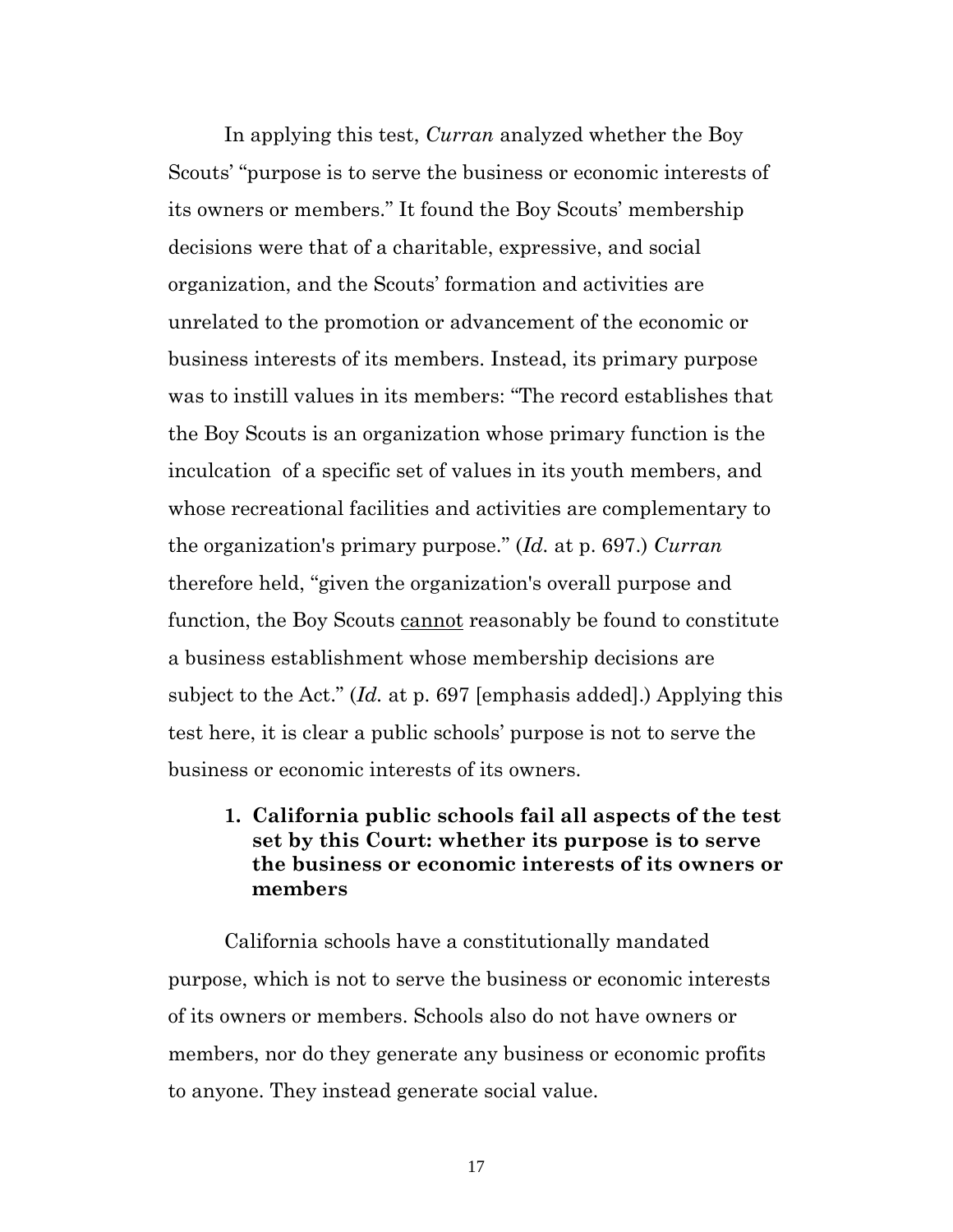## <span id="page-17-0"></span>**a. Article IX of the California Constitution dictates the purpose behind creating a system of public schools – to instill knowledge in future generations to ensure the preservation of our rights and liberties.**

A public school's purpose is undeniably not to serve the business or economic interests of its owners or members. A public school's purpose is to promote education in its students. In enacting education as a fundamental right under the California Constitution, the Legislature expressly stated the policy behind the enactment was to effect:

> A general diffusion of knowledge and intelligence being essential to the preservation of the rights and liberties of the people, the Legislature shall encourage by all suitable means the promotion of intellectual, scientific, moral, and agricultural improvement.

(Cal. Const., Art. IX § 1 "Legislative Policy".)

Therefore, just like the Boy Scouts whose primary purpose was to instill values in its youth members, a public school's primary purpose is to instill knowledge in its students. It serves society at large by creating educated citizens in order to effectuate the essential need recognized by our founders, including Thomas Jefferson and John Adams in creating a knowledgeable populace necessary to preserve the rights and liberties of our democracy.

### <span id="page-17-1"></span>**b. Public education is one of the State's most basic sovereign powers; public schools do not have owners or members whose**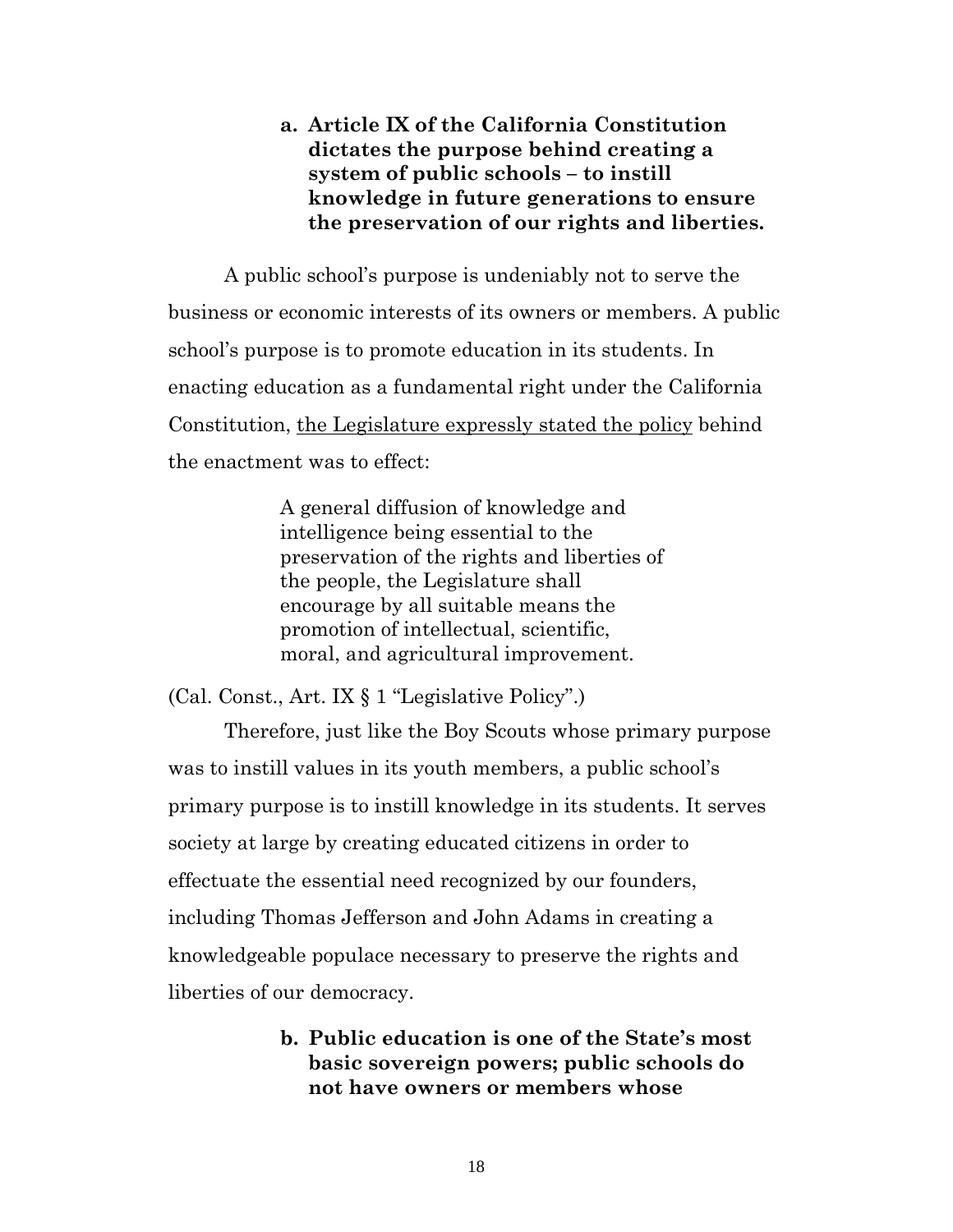#### **economic interests are served by their operation.**

A public school does not have owners or members. It is an arm of the State. The California Constitution mandates the establishment and structure of operation. The State Legislature is given broad powers and discretion in creating laws and regulations in controlling the operation of public schools. It "is well settled that the state retains plenary power over public education… there can be no doubt that public education is among the state's most basic sovereign powers." (*Wells v. One2One Learning Foundation* (2006) 39 Cal.4th 1164, 1195.) The individual school districts or superintendents themselves do not even have the ultimate power over their schools: "The Constitution has always vested 'plenary' power over education not in the districts, but in the State, through its Legislature, which may create, dissolve, combine, modify, and regulate local districts at pleasure." (*Brennon B. v. Superior Court* (2020) 57 Cal.App.5th 367, 369, fn. 1, citing to *Butt v. State of California* (1992) 4 Cal.4th 668, 680–681; accord, *Wells v. One2One Learning Foundation* (2006) 39 Cal.4th 1164,1195.) "Public education is an obligation which the State assumed by the adoption of the Constitution." (*Butt v. State of California* (1992) 4 Cal.4th 668, 680–681.)

Therefore, the State itself is in control of public schools. There are no owners or members whose economic interests are implicated. At most, local districts, superintendents, and school boards are merely agents of the State, "[l]ocal districts are the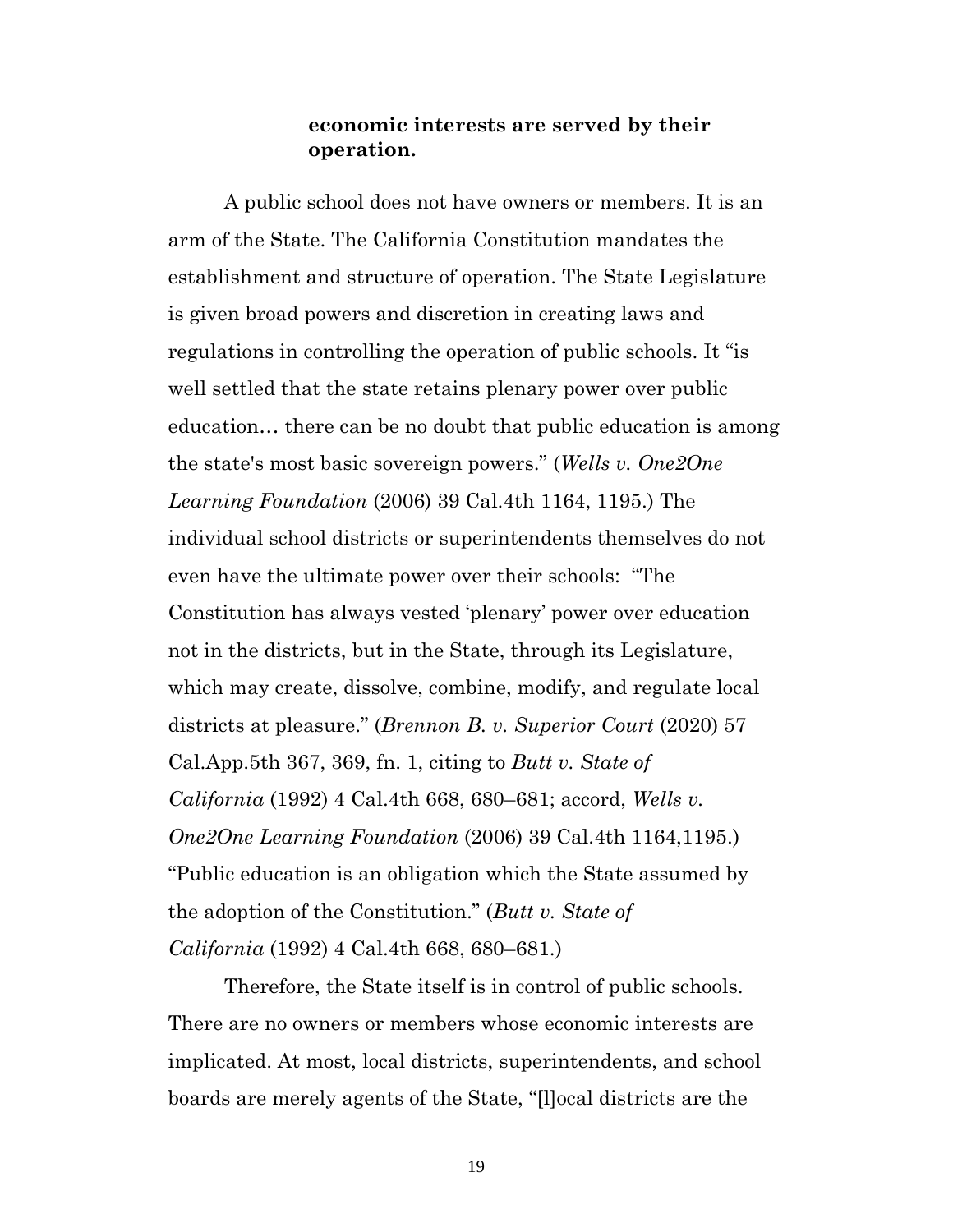<span id="page-19-0"></span>State's agents for local operation of the common school system. …" (*Butt, supra*, 4 Cal. 4th at pp. 680–681.)

### **c. Public Schools do not serve any business or economic interests as they are constitutionally barred from collecting any fees from students.**

Article IX, Section 5 of the California Constitution mandates that "a system of common schools by which a free school shall be kept up and supported…" This has been termed the constitutional "free school" guarantee. Far from not serving the business or economic interests of owners, public schools are constitutionally guaranteed to be free to California children.

Furthermore, additional regulations have been put in place prohibiting public schools from requiring any fees. For instance, a public school is barred from requiring a pupil "to pay any fee, deposit, or other charge not specifically authorized by law." (5 Cal Code Reg § 350.) This has been interpreted to also apply to educational extracurricular activities. See *Hartzell v. Connell* (1984), 35 Cal. 3d 899 [reversing denial of plaintiff taxpayer claim challenging a public school's charging of fees for participation in certain extracurricular activities as this violated the "free school" guarantee of Cal. Const. art. IX, § 5, and it was barred by Cal. Code Regs. tit. 5, § 350. The financial hardship of the school district was no defense to the violation of the free school guarantee].) Therefore, instead of generating profits, a public school is constitutionally and statutorily barred from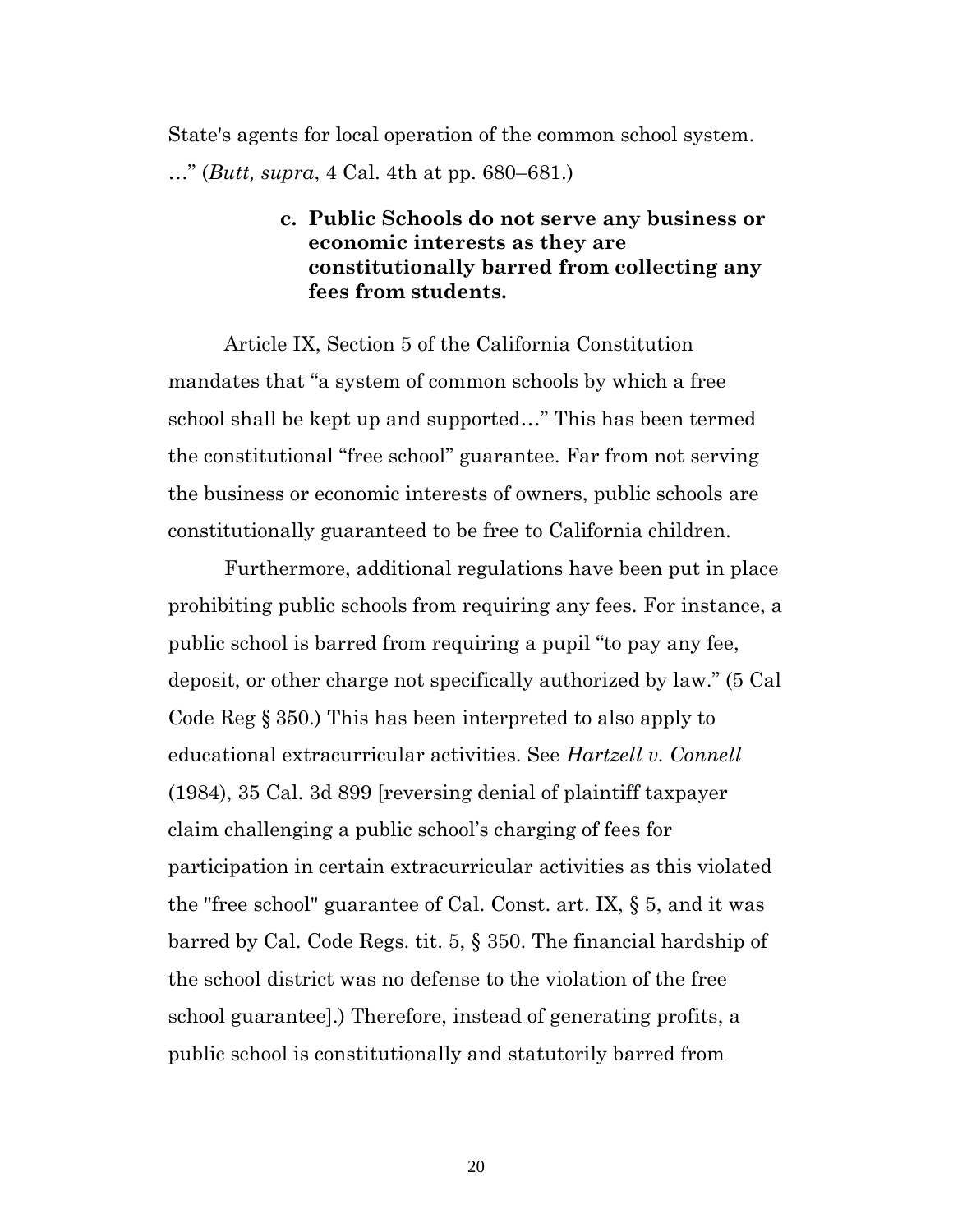charging students fees or charges for all educational and extracurricular instruction and activities.

Public schools arguably raise money in selling tickets to football games, holding fundraising auctions or selling school pride items such as t-shirts. However, this argument was already rejected in *Doe v. California Lutheran High School Assn.* (2009) 170 Cal.App.4th 828. *California Lutheran* like *Curran,* examined the primary purpose of a religious school and whether it was to serve the business or economic interest of its owners or members. (*Id.* at p. 837 ["Nonetheless, … no prior decision has interpreted the 'business establishments' language of the Act so expansively as to include the membership decisions of a charitable, expressive, and social organization, like the Boy Scouts, whose formation and activities are unrelated to the promotion or advancement of the economic or business interests of its members"].) *California Lutheran* found the purpose of a religious school was "the education of children in keeping with its religious beliefs." (*Id.* at p. 839.)

The *California Lutheran* plaintiff raised the argument that like the country club in *Warfield,* the religious school engaged in business transactions with the public in selling tickets to football games and holding fundraising auctions. *California Lutheran*  held that even though at times the school sold items to nonmembers, this was distinct from its core function or purpose. Like the boy scouts in *Curran,* the school selling football tickets was not selling access to their basic services of providing an education to students with a religious framework. (*Id.* at p.838-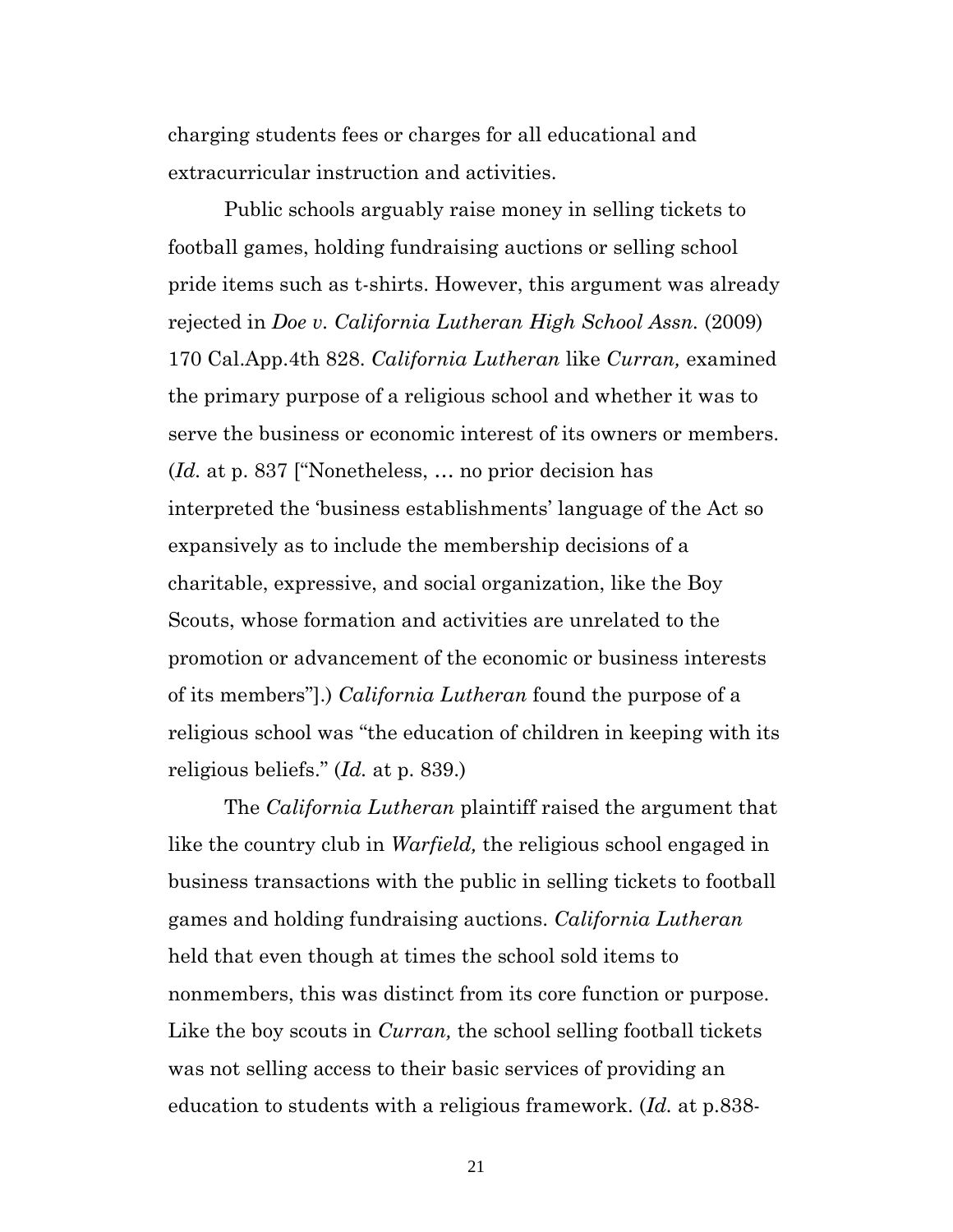839, see *Curran, supra*, 17 Cal.4th at p.699-700 ["business transactions are distinct from the Scouts' core functions and do not demonstrate that the organization has become a commercial purveyor of the primary incidents and benefits of membership in the organization"].) The non-profit school in *California Lutheran*  was not therefore a business enterprise under the Unruh Act.

Therefore, any argument that a public school sells items to nonmembers like football tickets or yearbooks is unavailing, as this is distinct from its core function of providing educational instruction to students, this does not transform it into a business enterprise under the Unruh Act.

### <span id="page-21-0"></span>**2. Petitioner's proposed test of asking whether a school is the "functional equivalent" of a business is not actually a test.**

In Petitioner's Reply, he merely repeats the words "functional equivalent" over and over representing that that is the test of Unruh application. The Reply argues that since a public entity is the "functional equivalent" of a business, it is a business enterprise under Unruh. But this begs the question. What is the "functional equivalent"? It is apparently whatever Petitioner says it is. Petitioner argues it is irrelevant that public schools are state actors because they are the functional equivalent of a business entity. Petitioner's mere categorical statement that an entity is the "functional equivalent" of a business alone cannot be the test. It creates an arbitrary standard. This Court has already answered the question of what the test is to determine whether an entity is a business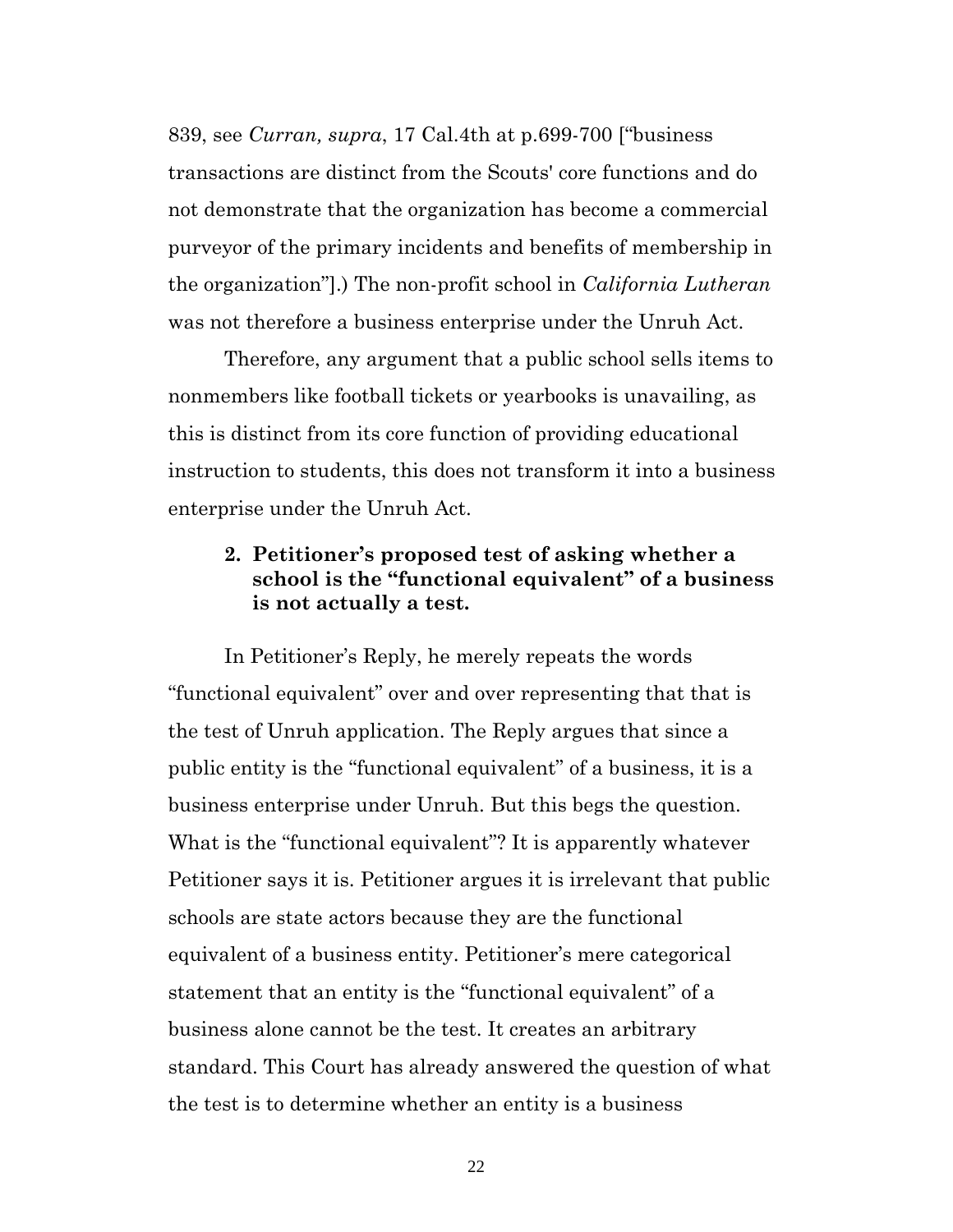enterprise under the Act: whether the entity's "purpose is to serve the business or economic interests of its owners or members…" (*Curran, supra,* 17 Cal.4th at p. 697.) Here, the purpose of a public school is to educate students. (Cal. Const., Art. IX  $\S$  1.) The fact that a public school is similar to a nonprofit as it is funded by taxpayers weighs even more heavily against Petitioner's argument that a public school is the functional equivalent of a business entity. As discussed in *California Lutheran*, this is a factor which weighs against a finding Unruh applies:

> Although the fact that the School is nonprofit is not controlling, this does mean that it should not be deemed a business unless it has some significant resemblance to an ordinary for-profit business. In our society, however, private elementary and secondary schools are overwhelmingly not-for-profit enterprises. Even such prestigious and well-endowed private schools as Groton School and Phillips Exeter Academy are charitable organizations [websites omitted]. And public schools, of course, are run on a nonprofit basis by the government.

(*California Lutheran, supra,* 170 Cal.App.4th at p.839 [emphasis added].)

As discussed at length above, California public schools in their purpose, organization and funding bear no resemblance to an ordinary for-profit business. Therefore, as its legislatively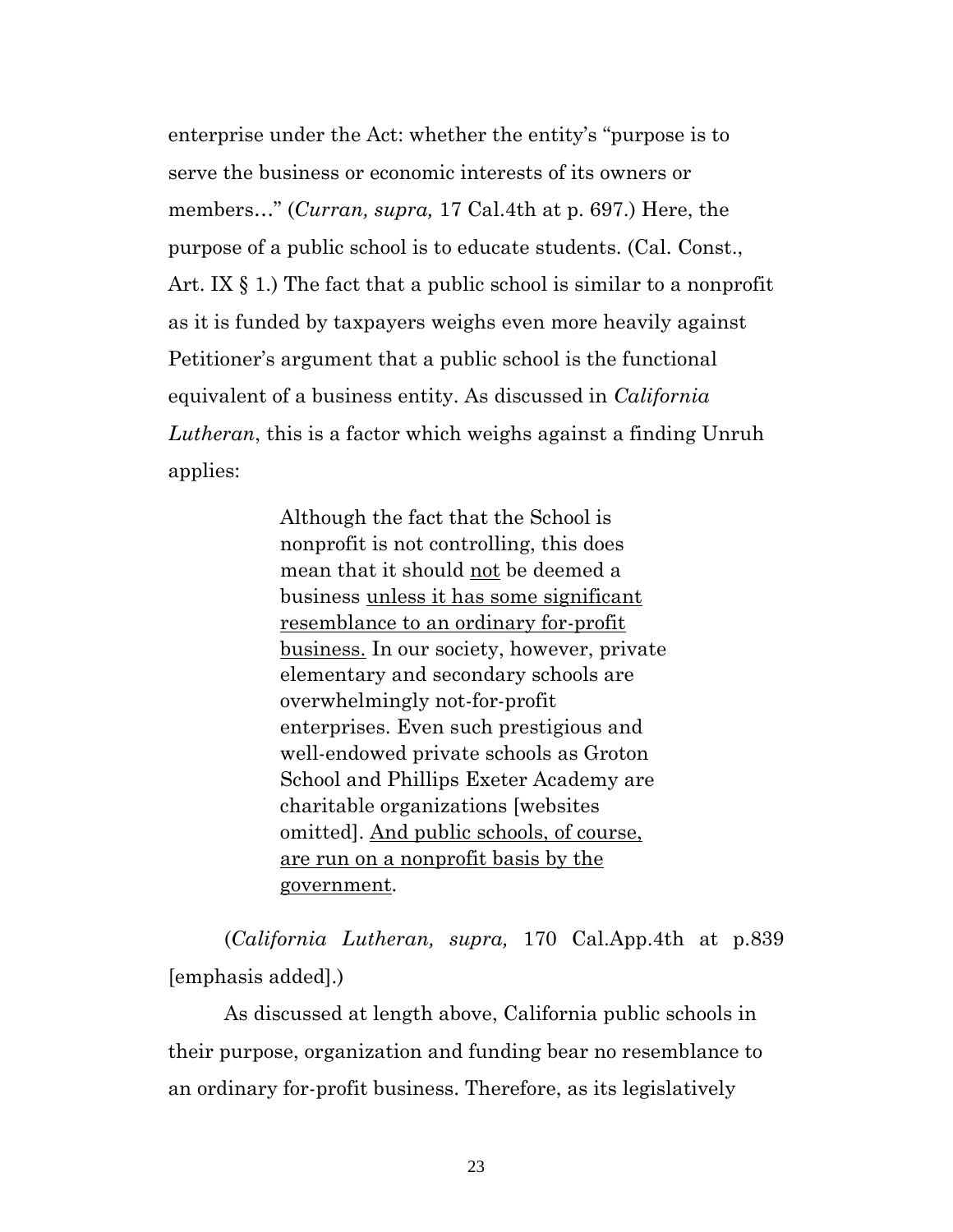declared purpose is to instill knowledge in the children of California in order to preserve the preservation of the rights and liberties of the people, it is not a business enterprise subject to the Unruh Act.

#### <span id="page-23-0"></span>**C. Statutory Interpretation Requires the Conclusion that Unruh Does Not Apply.**

California Education Code section 201, subdivision (g) provides:

> It is the intent of the Legislature that this chapter shall be interpreted as consistent with Article 9.5 (commencing with Section 11135) of Chapter 1 of Part 1 of Division 3 of Title 2 of the Government Code, Title VI of the federal Civil Rights Act of 1964 (42 U.S.C. Sec. 1981, et seq.), Title IX of the Education Amendments of 1972 (20 U.S.C. Sec. 1681, et seq.), Section 504 of the federal Rehabilitation Act of 1973 (29 U.S.C. Sec. 794(a)), the federal Individuals with Disabilities Education Act (20 U.S.C. Sec. 1400 et seq.), the federal Equal Educational Opportunities Act (20 U.S.C. Sec. 1701, et seq.), the Unruh Civil Rights Act (Secs. 51 to 53, incl., Civ. C.), and the Fair Employment and Housing Act (Pt. 2.8 (commencing with Sec. 12900), Div. 3, Gov. C.), except where this chapter may grant more protections or impose additional obligations, and that the remedies provided herein shall not be the exclusive remedies but may be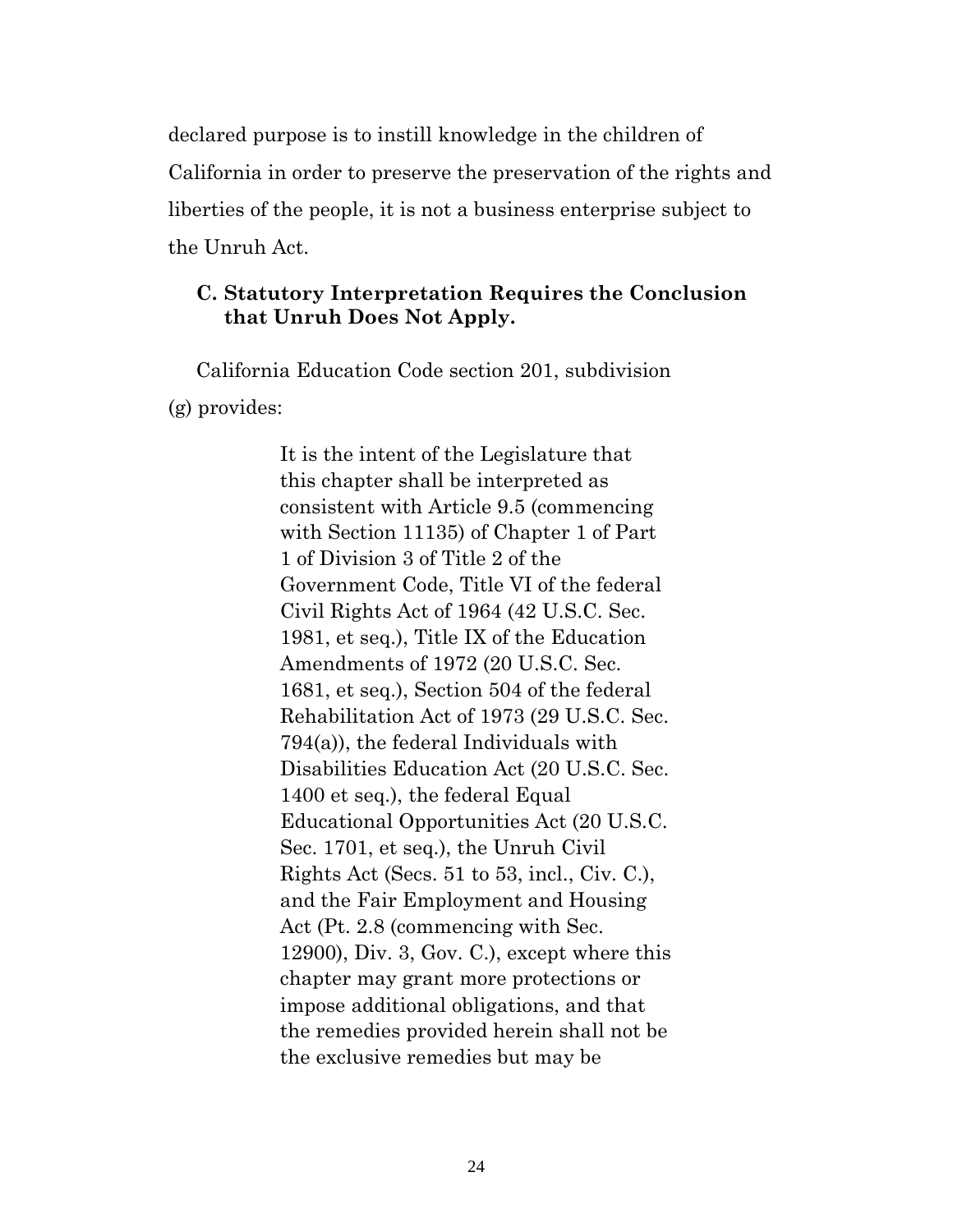combined with remedies that may be provided by the above statutes.

Petitioner argues that this provision "incorporated" the remedies available under the Unruh Civil Rights Acts to purported violations of the Education Code, and specifically, §220. As the Court of Appeal held, the language of the statute does not support Petitioner's conclusion.

The words of a statute "generally provide the most reliable indicator of legislative intent." (*Bernard v. Foley* (2006) 39 Cal.4th 794, 804.) If the words are "clear and unambiguous the inquiry ends. There is no need for judicial construction and a court may not indulge in it. "'If there is no ambiguity in the language, we presume the Legislature meant what it said and the plain meaning of the statute governs. (*Lennane v. Franchise Tax Bd.* (1994) 9 Cal.4th 263, 268.)

In interpreting a statute, "we strive to give effect and significance to every word and phrase." (*Copley Press, Inc. v. Superior Court* (2006) 39 Cal.4th 1272, 1284.) "We give the words of a statute their ordinary and usual meaning and construe them in the context of the statute as a whole." (*American Liberty Bail Bonds, Inc. v. Garamendi* (2006) 141 Cal.App.4th 1044, 1052.) "We must presume that the Legislature intended 'every word, phrase and provision … in a statute … to have meaning and to perform a useful function.'" (*Garcia v. McCutchen* (1997) 16 Cal.4th 469, 476.)

In adopting Section 201, the Legislature did not state that the section "incorporates" the remedies from various code section,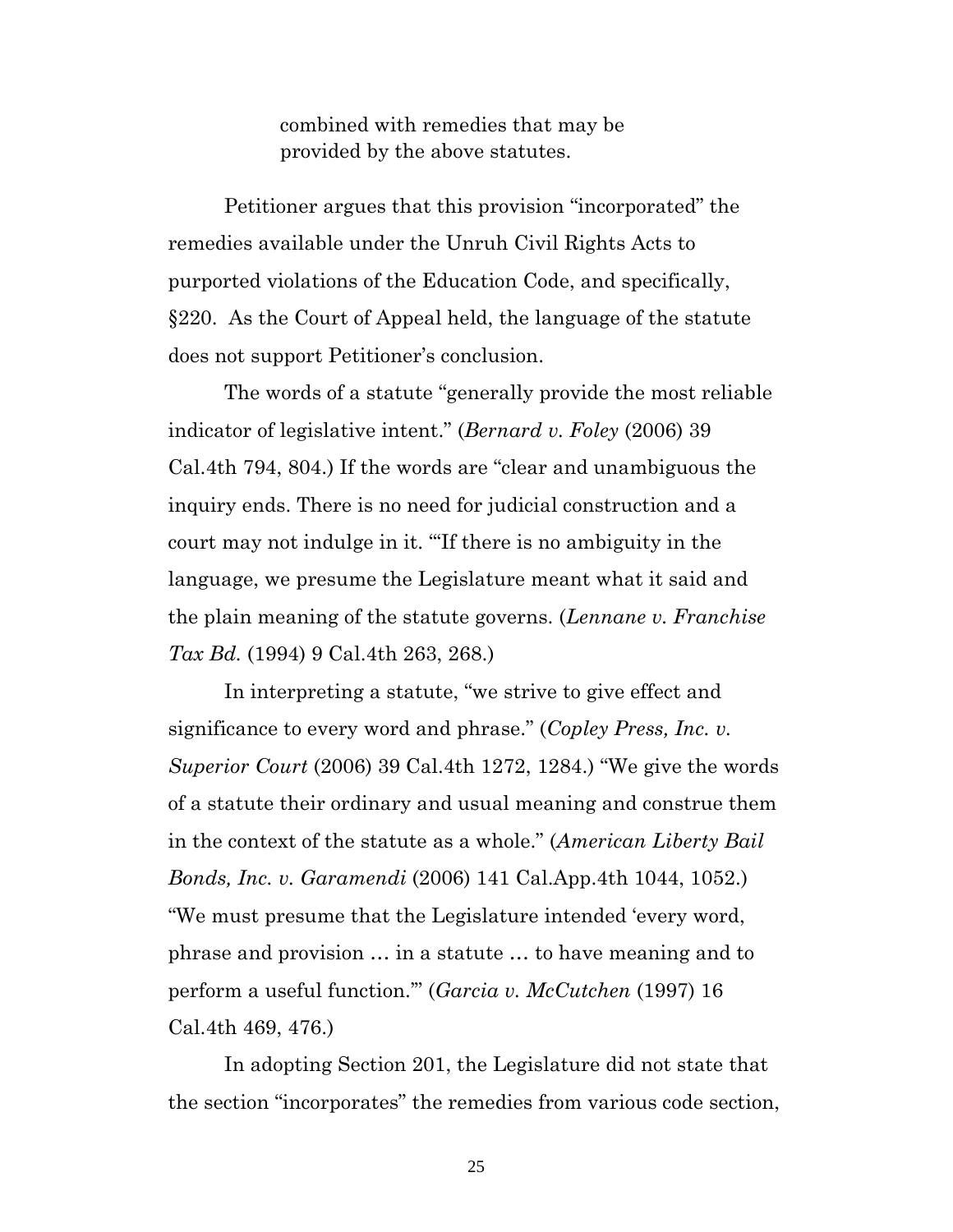including the Unruh Act. The section clearly states that the code section is "consistent" with the numerous code sections set forth. Each of those code sections, in turn, are anti-discrimination statutes. Thus, a plain reading of the statute shows that it is the legislature's intent that Section 201 has the consistent goal of California being anti-discrimination. In *Donovan v. Poway Unified Sch. Dist.* (2008) 167 Cal. App. 4th 567, 591, the 4<sup>th</sup> District Court of Appeal described Section 201 and the reference to other statutes as follows:

> Section 201, subdivision (g) references Title IX and FEHA, along with other state and federal laws (including Gov. Code, § 11135 et seq. & tit. VI of the federal Civil Rights Act of 1964, 42 U.S.C. § 1981 et seq.), which are to be used as interpretive aids when construing the antidiscrimination provisions within that chapter.

In *Donavan,* the Court was deciding whether Education Code §220 had a private right to action for money damages. In doing so, the Court looked at the legislative history of the statutory scheme encompassed by §220, which includes §201 as a statement of intent. The Court noted:

> An interpretation of section 220 requires consideration of various other provisions in the Education Code, including section 200, which sets forth the state's antidiscrimination policy; section 201, which contains legislative declarations in support of that policy; and sections 262.3 and 262.4, which provide for enforcement of the antidiscrimination law. As statutes "in pari materia," meaning "of the same matter" or "on the same matter" (Altaville Drug Store, Inc. v.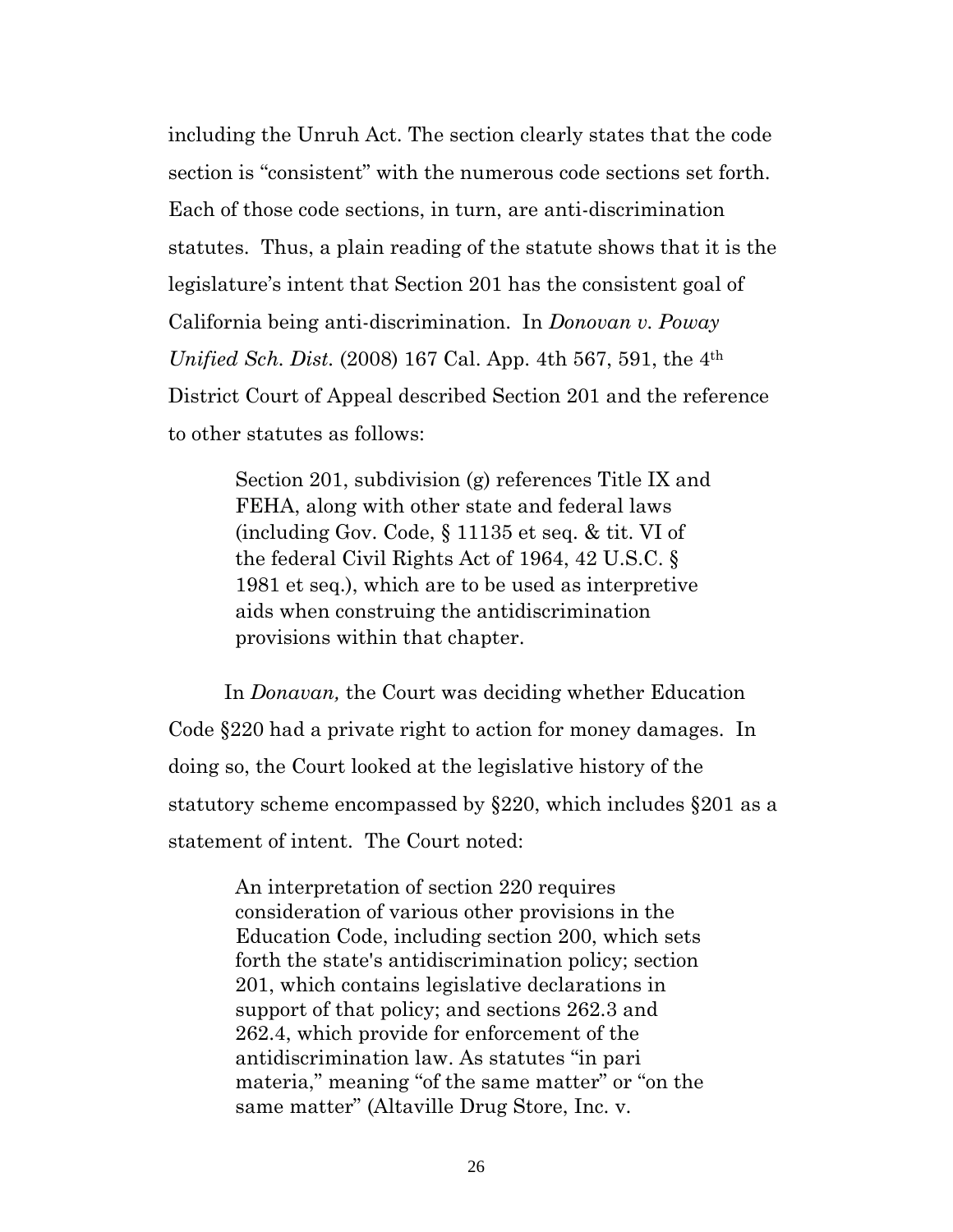Employment Development Department (1988) 44 Cal.3d 231, 236, fn. 4), they must be interpreted together (Walker v. Superior Court (1988) 47 Cal.3d 112, 124, fn. 4; Hicks v. E.T. Legg & Associates (2001) 89 Cal.App.4th 496, 505 [A "statute is not to be read in isolation," but rather "'it must be construed with related statutes and considered in the context of the statutory framework as a whole'"]; Estate of Burden (2007) 146 Cal.App.4th 1021, 1028 [legislation "on the same or similar subjects" may be examined to ascertain legislative intent]).

(*Donovan, supra,* 167 Cal. App. 4th at pp. 590-91.)

The *Donavan* Court found that the legislative history, beginning in 1982 with Assembly Bill No. 3133 (1981–1982 Reg. Sess.) when sections 200 and 220 were originally enacted, and at least through 1998 as evidenced by Assembly Bill No. 499, the Legislature relied on Title IX and developing federal law to shape California's own antidiscrimination laws. (*Donovan, supra*, 167 Cal. App. 4th at pp. 589-90.) Thus, section 201 was not premised on State law as Appellant urgers, but, rather of Federal Law. The *Donavan* Court further found that under Education Code sections 262.3 and 262.4 provide enforcement for violations of the anti-discrimination provisions under the Education Code after a 60-day cooling off period. (*Ibid*.)

Thus, through statutory construction, reference to the Unruh Act in section 201 does not "incorporate" the damages available under Unruh Act. The reference was only meant to show the consistency of the anti-discrimination provisions of the Education Code in terms of goals and intent with other anti-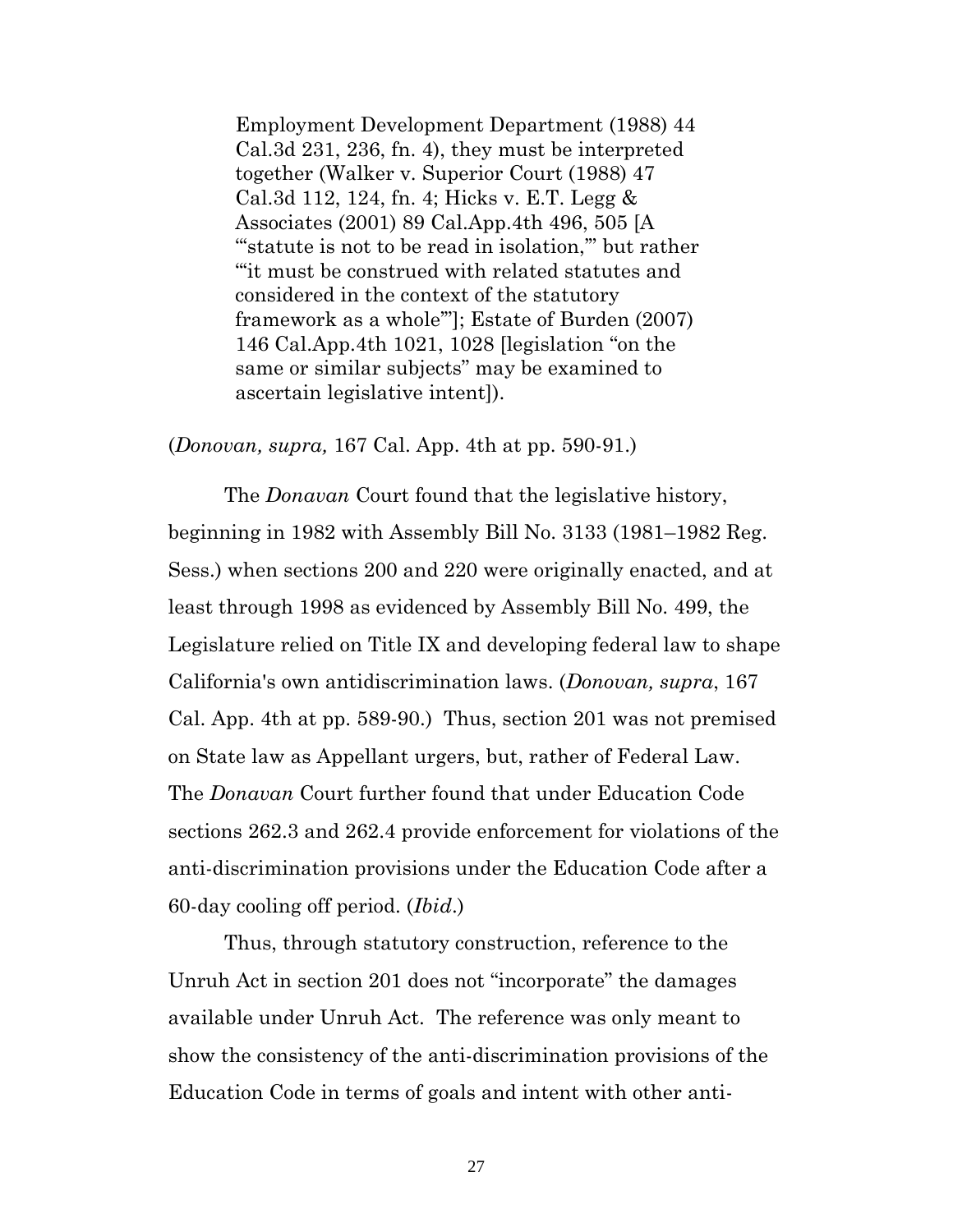discrimination laws. Had the Legislature wanted to incorporate the remedies available under the Unruh Act into violations of the Education Code, it could have done so. The statute, however, does not incorporate any remedy or even the elements of Unruh. It simply states that the goals of the act are consistent with the goals of Unruh, anti-discrimination.

Further, as the Court of Appeal found, the Education Code's extensive antidiscrimination statutory scheme prohibits the same kinds of discrimination as does the Unruh Civil Rights Act. However, the Court of Appeal held the Education Code statutes are "somewhat more generous than the Unruh Civil Rights Act in that they do not require a plaintiff to prove "intentional" discrimination, generally required under the Unruh Civil Rights Act. The Court of Appeal also held that the education code is "less generous than the Unruh Civil Rights Act in that they do not provide for treble damages, statutory penalties, punitive damages, or statutory attorney fees. (Compare Civ. Code, § 52, subd. (b) with Ed. Code, § 262.3, subd. (b).) "This difference is not quite as significant as might first appear, as Government Code section 818 bars punitive damages against "public entit[ies]," which include public school districts. (Gov. Code, § 818; *see Visalia Unified School Dist. v. Superior Court* (2019) 43 Cal.App.5th 563, 570.)" (*Brennon B., supra,* 57 Cal. App. 5th at pp. 396-97.)

Thus, reference of the Unruh Act did not incorporate the Act, its elements, nor it damages. It only took the same position as Unruh against discrimination.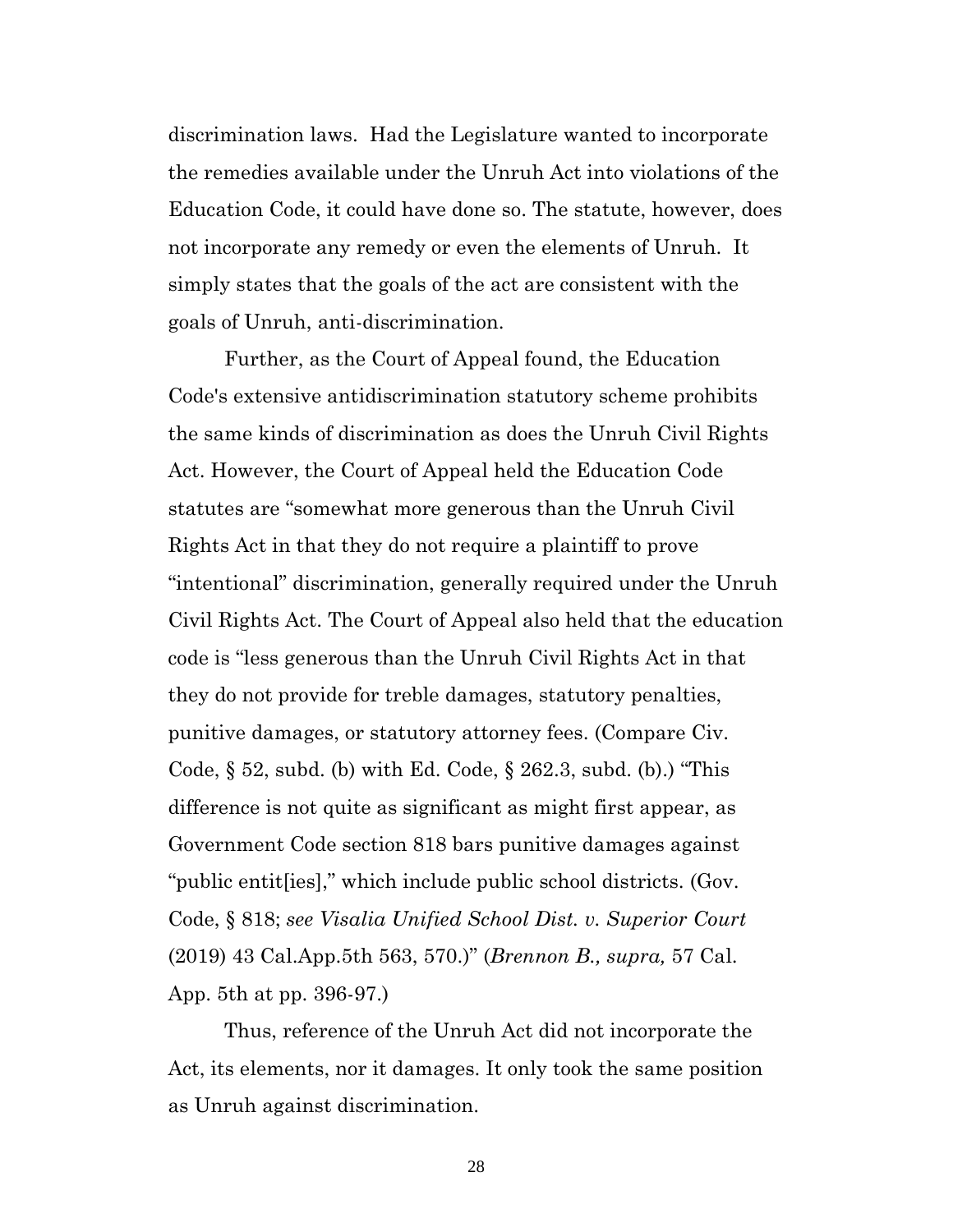# <span id="page-28-0"></span>**D. Application of the Unruh Act's Damage Provisions upon a Public School would Violate Government Code Section 818's Prohibition against Exemplary Damages against a Public Entity.**

Exemplary or punitive damages beyond a plaintiff's actual damages cannot be assessed against a public entity. (Gov. Code § 818.) To do so would punish taxpayers who provide the operational funding to public schools. Exemplary damages are awarded after a plaintiff has first proven tortious conduct leading to harm and been awarded compensatory or nominal damages. (The Wolters Kluwer Bouvier Law Dictionary.)<sup>1</sup>

Here, Civil Code section 52, subdivision (a) states that a party who engaged in discrimination under the Unruh Act is liable for the actual damages of the plaintiff as well as additional damages in "any amount that may be determined by a jury, or a court sitting without a jury" up to a maximum of treble the plaintiff's actual damages. As this act imposes exemplary damages beyond a plaintiff's actual proven damages, if applied to a public entity it would provide for exemplary damages, which would violate Government Code section 818.

The Court of Appeal and Respondent District raised this point in support of the position that the Legislature did not intend the Unruh Act to apply to governmental entities as punitive or exemplary damages cannot be assessed against such entities.

<sup>&</sup>lt;sup>1</sup> In some jurisdictions punitive damages are labeled exemplary damages. The term is interchangeable. (*Ibid.*)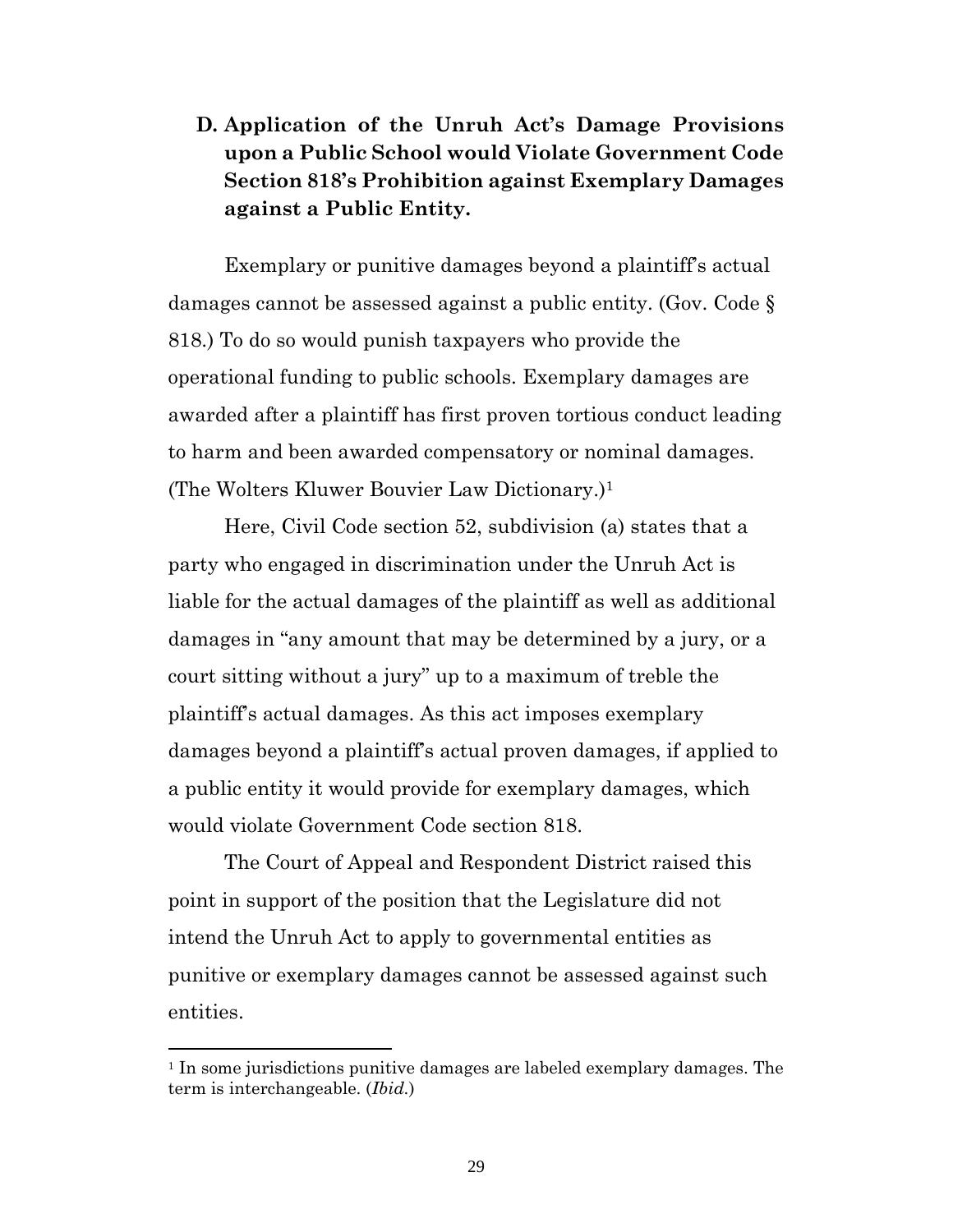In response, Petitioner Brennon argues the Court of Appeal is wrong because these additional damages in section 52(a) in excess of a plaintiff's actual damages are not exemplary damages barred by the Government Code but are instead a civil penalty, which can be recovered from a public entity. (Petitioner's Reply Brief at p.25). The problem with this argument is as drafted, section 52(a) is distinct from the features of other civil penalty statutes, such as the penalty statute in the case cited by Petitioner, *Kizer v. County of San Mateo* (1991) 53 Cal.3d 139. It also requires this Court to ignore the rest of section 52 – to only look at 52(a) and pretend 52(b) does not exist.

### <span id="page-29-0"></span>**1. Section 52(a) does not include the language that other statutes clearly imposing civil penalties possess nor does 52(a) operate in the same manner.**

The question of whether section 52(a) is a civil penalty is not as clear cut as Petitioner presents. A civil penalty is a monetary penalty or fine imposed by a government agency as restitution or for wrongdoing. "A civil penalty is a civil remedy sought by a government, or occasionally by a private plaintiff in the shoes of the government, from a person or entity who has violated a statute or regulation." (Wolters Kluwer Bouvier Law Dictionary.)

Although Petitioner relies on *Kizer v. County of San Mateo* for his argument that section  $52(a)$  is a civil penalty, the question of whether the damages at issue in *Kizer* were civil penalties was never even analyzed in that case. Under the health act at issue in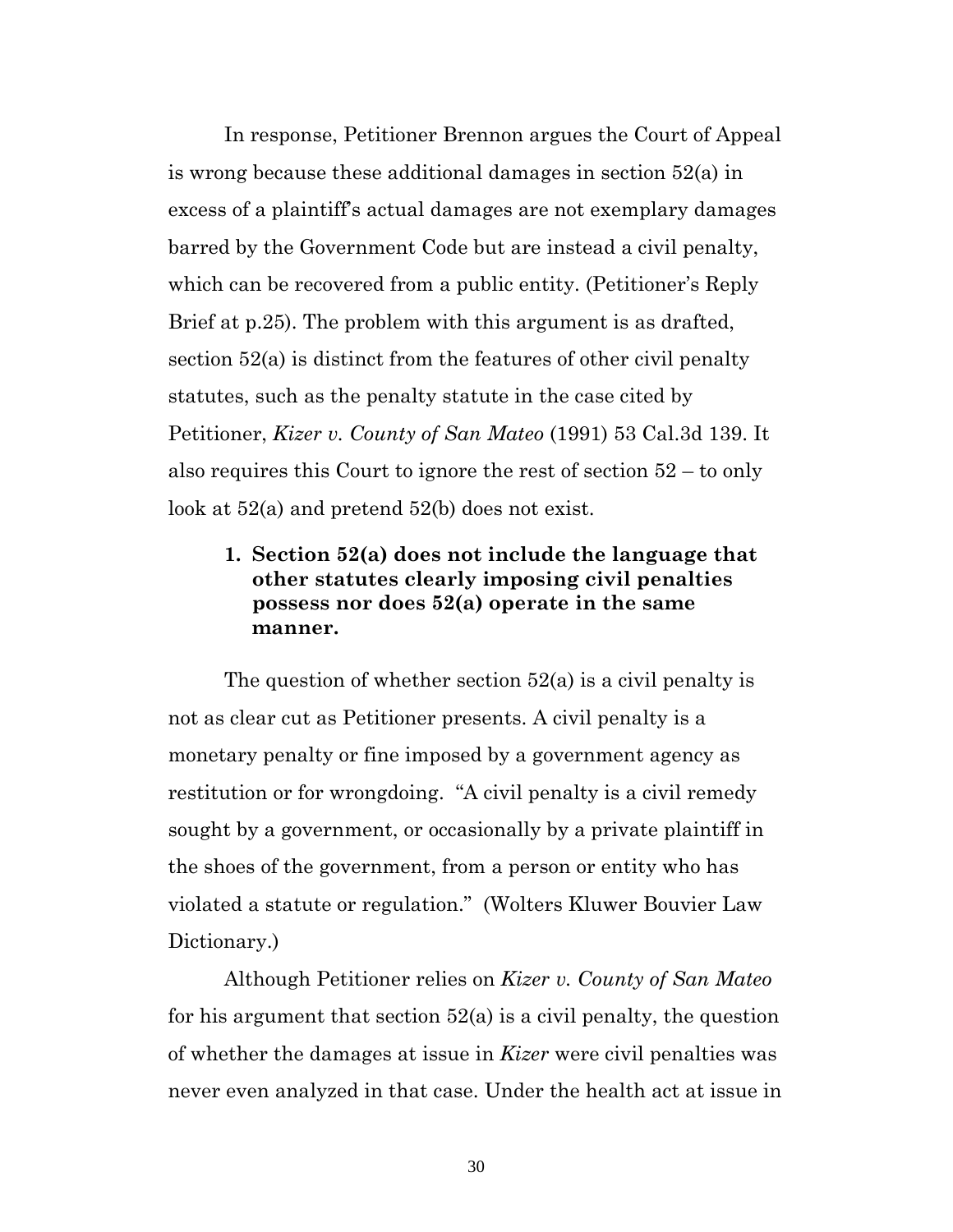*Kizer,* it was clear that the damages at issue were a civil penalty. A review of *Kizer* demonstrates that section 52(a) is distinct from the statutes providing a civil penalty in that case. In *Kizer,* the State Department of Health inspected a healthcare facility for compliance with the Long-Term Care, Health, Safety, and Security Act. Under that Act, there is a civil penalty statutory scheme which sets civil penalties or fines for non-compliance with the Act. It includes an enforcement mechanism whereby the Attorney General can seek civil penalties; the penalties paid for violations are provided to the State Health Department to offset its enforcement costs. (*Kizer, supra,* 53 Cal.3d at p. 142.)

The health act in *Kizer* expressly stated it was imposing a "civil penalty". It also provided a set range of specific penalties. (Health & Saf. Code, §1424.) The citations are classified according to the seriousness of the violation, and a set penalty range is prescribed for each class. For instance, a class AA violation, the most serious class, is a determination by the Department that a violation was "a direct proximate cause of death of a patient." The penalty for a class AA violation is not less than \$5,000 and not more than \$ 25,000. The ranges reduce for class violations with less serious conduct. Class A violations are in a range of not less than \$1,000 and not more than \$10,000, Class B violations penalties are not less than \$100 and not more than \$1,000. In *Kizer*, the Department of Health determined the health care facility violated multiple regulations and issued citations for a class AA and two class As. The State then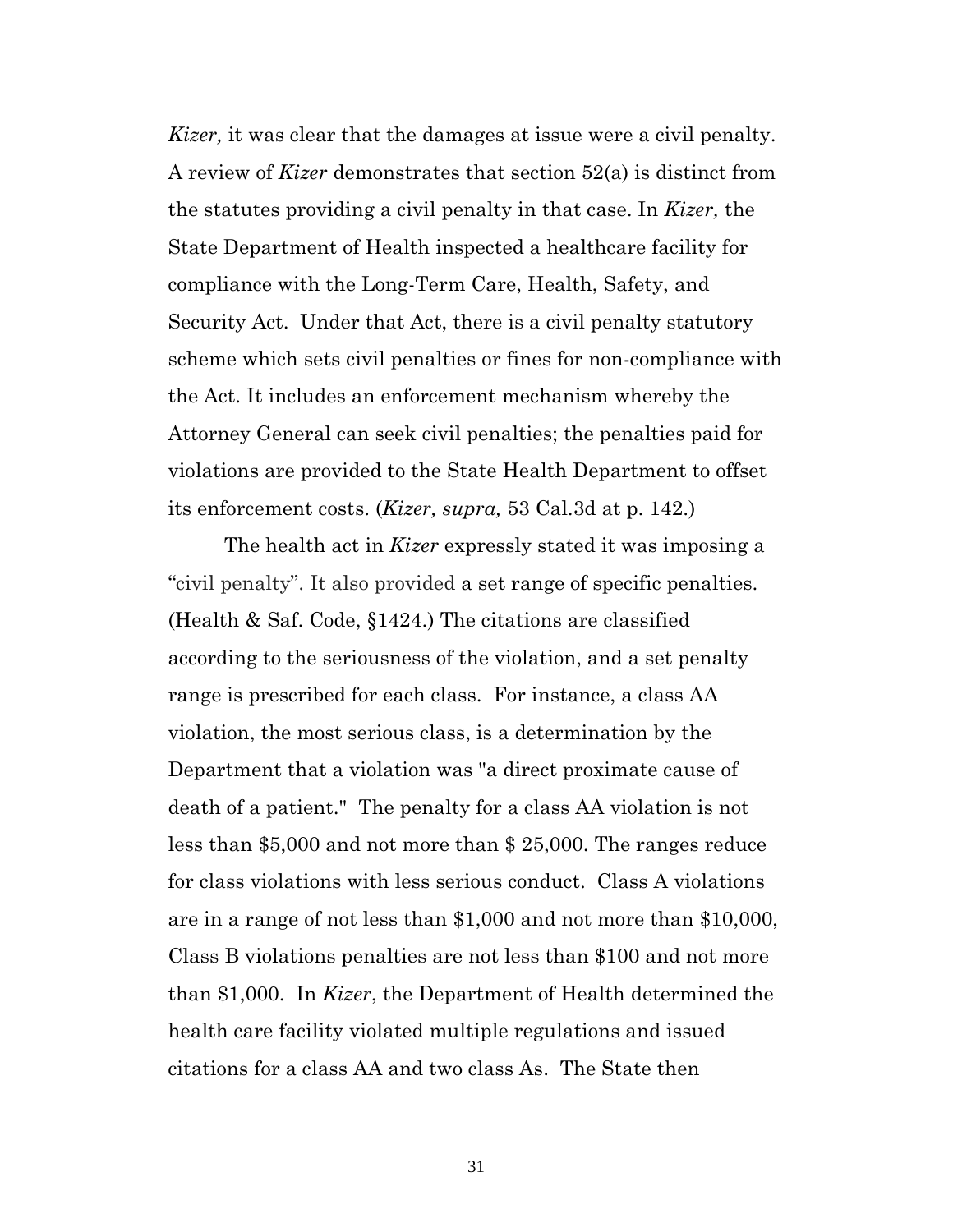assessed penalties within the set civil penalty ranges of \$5,000 - \$ 25,000, \$1,000-\$10,000 and \$100 - \$1,000.

However, here section 52(a) is lacking these key features of a civil penalties statute. Section 52(a) does not state it is imposing a civil penalty or citation, unlike *Kizer.* Section 52(a) does not impose a set range of a specific penalty according to the seriousness of the violation, unlike *Kizer.* Section 52(a) merely says a plaintiff can recover treble their actual damages. However, this amount would vary wildly depending on each plaintiff's actual damages according to the severity of the conduct, any counseling costs or future care costs. The ultimate treble exposure amount is unknown from reading the statute.

Furthermore, courts have recognized that treble damages are punitive damages. (*Scholes v. Lambirth Trucking Co.* (2020) 8 Cal.5th 1094, 1112 [Recognizing a statute imposing treble damages is a "punitive scheme"]; *Texas Industries, Inc. v. Radcliff Materials, Inc.* (1981) 451 U.S. 630, 639 ["The very idea of treble damages reveals an intent to punish past, and to deter future, unlawful conduct, not to ameliorate the liability of wrongdoers."].)

On the contrary, looking to the next paragraph - section 52(b), it is clearly a civil penalty statute. Section 52(b) of the Unruh Act states:

> **(b)** Whoever denies the right provided by Section 51.7 or 51.9, or aids, incites, or conspires in that denial, is liable for each and every offense for the actual damages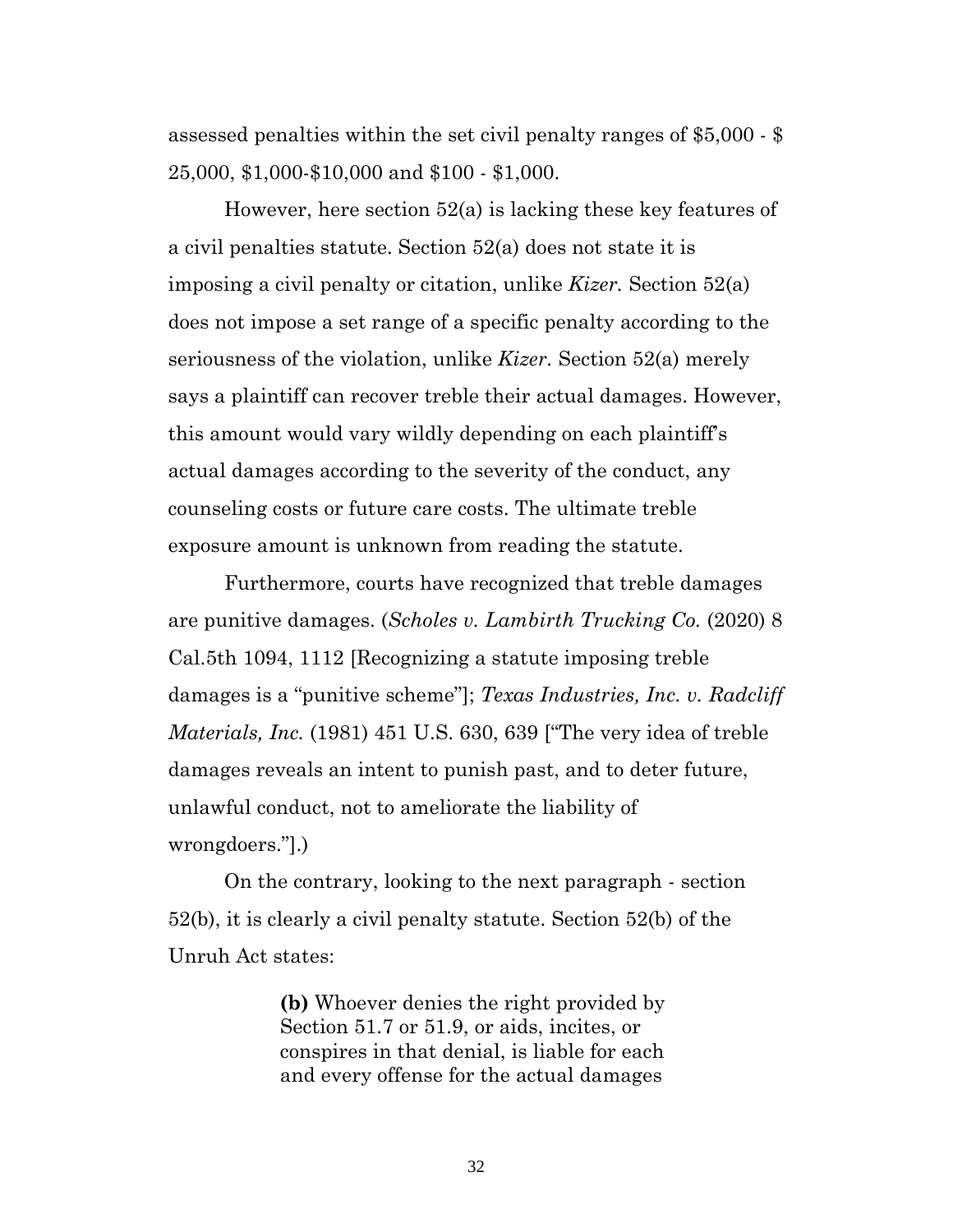suffered by any person denied that right and, in addition, the following:

> **(1)** An amount to be determined by a jury, or a court sitting without a jury, for exemplary damages. **(2**) **A civil penalty** of twenty-five thousand dollars (\$25,000) to be awarded to the person denied the right provided by Section 51.7 in any action brought by the person denied the right, or by the Attorney General, a district attorney, or a city attorney. An action for that penalty brought pursuant to Section 51.7 shall be commenced within three years of the alleged practice. **(3)** Attorney's fees as may be determined by the court.

Section 52(b), just as the Health and Safety Act at issue in *Kizer,* expressly states it is imposing a civil penalty. It also provides a set amount for the penalty of \$25,000. It includes all the hallmarks of a civil penalty statute which section (a) is lacking. It also begs the question of why the Legislature chose not to include the phrase "civil penalty" in section 52(a) when it clearly chose to do so in the following paragraph of 52(b).

#### <span id="page-32-0"></span>**2. Petitioner also ignores the fact section 52(b) of the Unruh damages statute expressly states "exemplary damages" are recoverable.**

Even assuming arguendo that section (a) did have the key features of a civil penalties statute, the second provision of the Unruh damages statute, section 52(b), states whoever is denied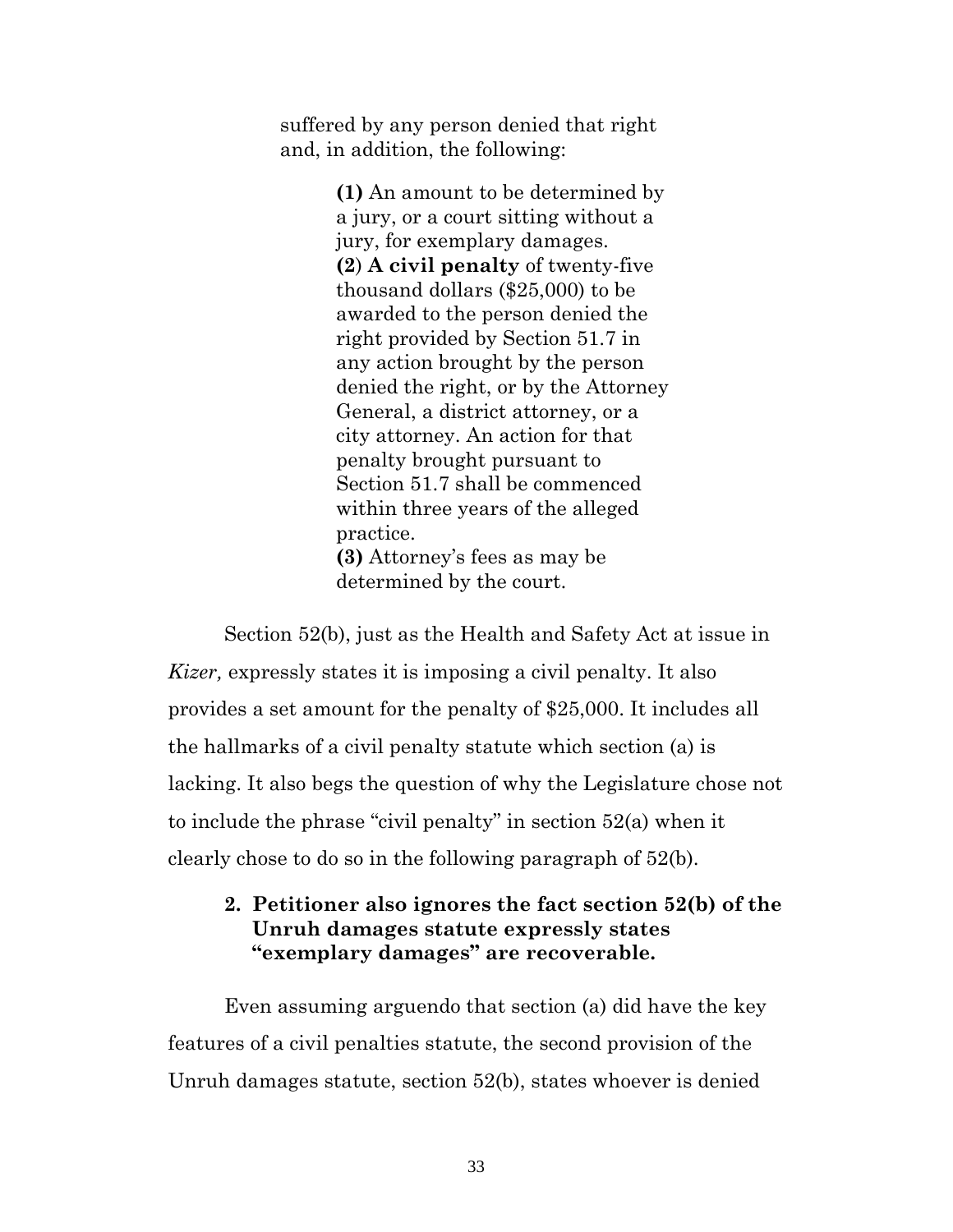certain anti-discrimination rights, cannot only recover their actual damages and the civil penalty discussed above but exemplary or punitive damages:

> **(b)** Whoever denies the right provided by Section 51.7 or 51.9, or aids, incites, or conspires in that denial, is liable for each and every offense for the actual damages suffered by any person denied that right and, in addition, the following:

> > **(1)** An amount to be determined by a jury, or a court sitting without a jury, for **exemplary damages**.

Therefore, regardless of section 52(a), if a plaintiff brings a claim against a public entity under section (b) for violations of sections 51.7 (the civil right to be free from violence and intimidation for membership in a social group) or 51.9 (discrimination based on sexual harassment), which plaintiffs are currently doing in California in sexual harassment cases, this is a clear violation of Government Code §818.

At one point in the Reply, Petitioner apparently recognizing this issue, argues in the section concerning 'functional equivalent' under *Warfield* - and not the exemplary damages discussion that section 51.7 is the Ralph Act and therefore, not applicable to the Unruh Act. (Reply Brief at p. 12, fn. 6.) As a passing note, it is interesting that the Legislature specifically chose in enacting the Ralph Act to incorporate the damages under the Unruh Act – something the Legislature chose not to do with the Education Code. Regardless, section 51.9 (sexual harassment) is part of the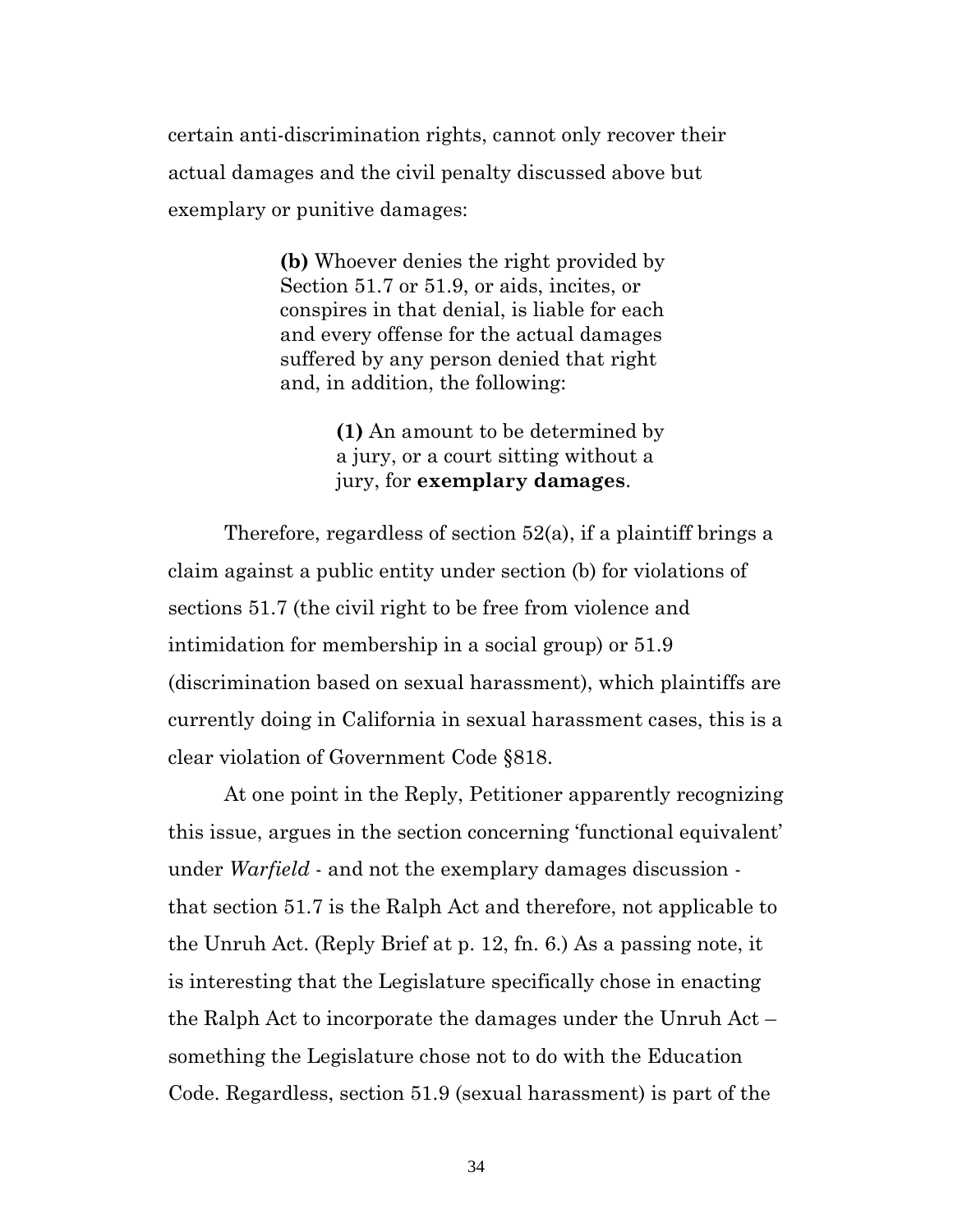Unruh Act. In 1994, the Legislature amended the Unruh Act to include a prohibition against sexual harassment in business relationships. Section 51.9 provides that damages for violations of this section of the Unruh Act for sexual harassment fall under section 52(b) – which unequivocally allows for exemplary damages against a defendant.

Therefore, if exemplary damages could be brought against a public entity for an Unruh Act claim for sexual harassment, this would violate Government Code §818. This supports the position of the Appellate Court and the Respondent District that the Legislature did not intend the Unruh Act to apply to governmental entities as that would allow for the imposition of exemplary damages against a public entity – something which the Legislature has clearly stated is not possible.

### <span id="page-34-0"></span>**E. Public Policy Supports the Denial of Another Expansion of Liability for California Public Schools.**

Unlike a business, it is not an option for the California public school system to simply go out of business. However, the exponential increase in the size of verdicts over the last few years and the stress placed on the already thinly stretched finances of public schools by the unfunded liabilities created by the recent passage of Assembly Bill 218 has put their financial future in a perilous position. School districts are facing the very real possibility of not being able to procure insurance and for small districts, not being able to compensate plaintiffs and the related possibility of the State of California having to do so and then take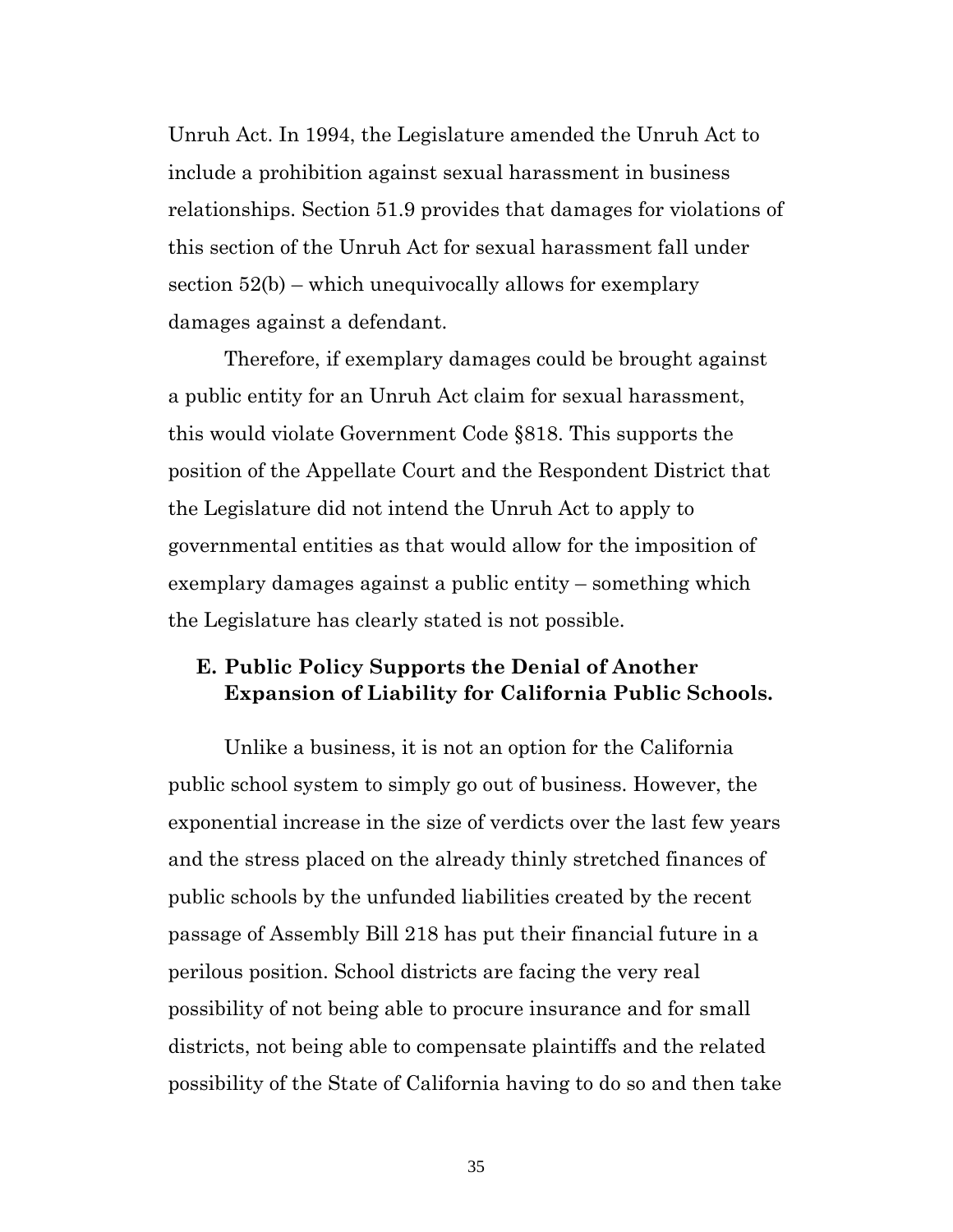over operating that district. Districts throughout the State of California were already struggling to secure insurance before the passage of AB 218 and the Covid pandemic. Many school districts are self-insured. A further imposition of the Unruh Act and its treble damages provision above the remedies already provided by the Education Code for discrimination claims would further stress this already difficult situation.

The financial impact of imposing Unruh Act damages on the public school system is of course unknown. However, there is data available for the impact of AB 218, a law which essentially erases the statute of limitations for sexual abuse claims for three years. Suits are currently being brought against public entities including public school districts for alleged conduct ranging back decades even into the 1970s. When it was passed, public schools opposed AB 218 due to the difficulty of investigating and defending such old claims when witness may be unavailable, insurance may no longer be available and the cost of defending the actions could be astronomical and prevent the already impacted districts from being able to support their main work. It was noted in the Fiscal Comments of the Senate Amendments that according to the Senate Appropriations Committee the potential costs on school districts were:

> Unknown, potentially-major out-year costs to local entities and school districts to the extent litigation is successfully brought outside the current statute of limitations and/or the entities are liable for damages. If payouts are large enough,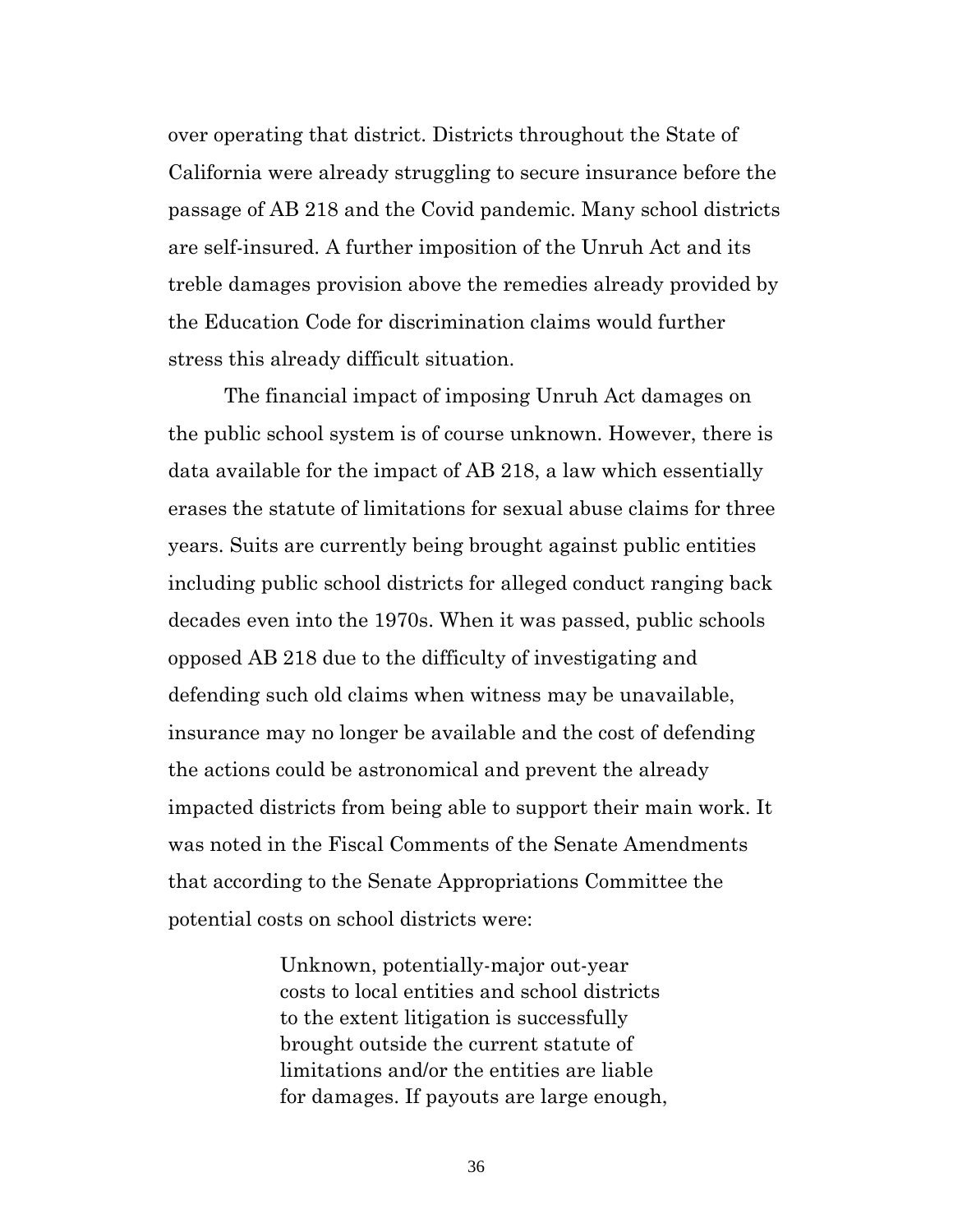this measure could lead to cost pressures to the state to stabilize a local jurisdiction or district.

Additionally, to the extent an extended statute of limitations affects liability insurance premiums, school districts could experience unknown, potentiallysignificant costs related to procuring liability insurance, apart from any specific claims. (Local funds)

(2019 Legis. Bill History, A.B.218, Assembly Bill Analysis, August 30, 2019.)

The "potentially-major" projection in costs to school districts proved correct. It is only halfway through the 36-month retroactive period of AB 218 and already the conservative cost estimate assessed by school district insurance pools in California associated with just K-12 alone is \$290 million. By the time the retroactive period ends, this new legislation expanding liability against public school districts will be several hundred million dollars more.

The Reply brief makes it clear that the desire to allow Unruh Act claims against public schools is to provide the added financial remedies of attorney fees and treble damages. With Education Code section 200, et seq., the Legislature already has a statute in place to address discrimination claims in the public school system with the remedies it deemed appropriate for public schools. As discussed by the Appellate Court, this is in addition to the panoply of other antidiscrimination statutes such as Government Code section 11135, as well as federal constitutional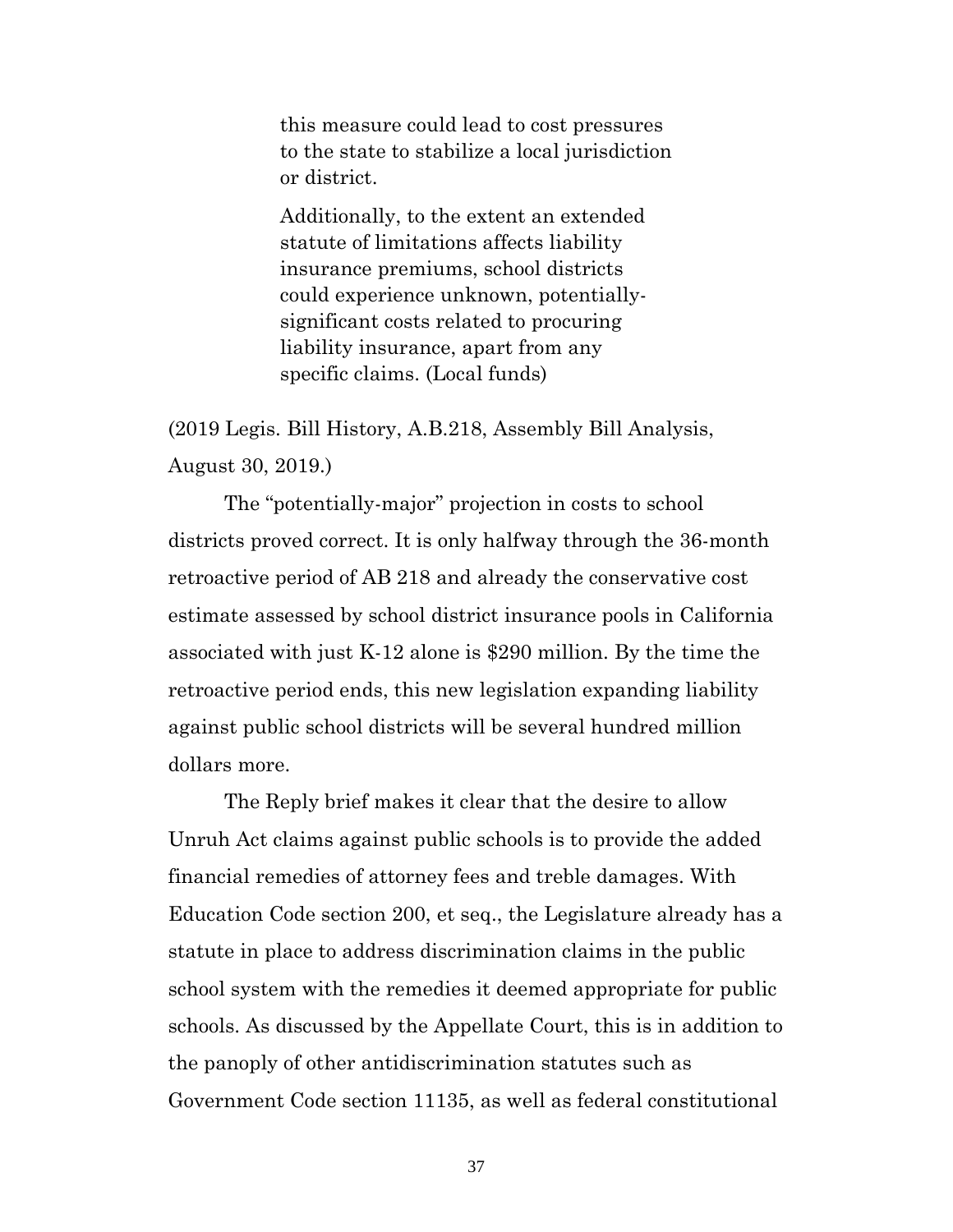mandates (actionable under 42 U.S.C. § 1983), and statutes such as Title IX of the Education Amendments of 1972 (20 U.S.C. § 1681 et seq.), Title II of the ADA (42 U.S.C. § 12131 et seq.), and section 504 of the Rehabilitation Act of 1973 (29 U.S.C. § 794).

In extending a public entities' liability to the potentially major cost expenditures for attorney fees and treble damages under the Unruh Act will further stress the already crippled ability for school districts to even find insurance or to cover the costs of claims themselves. With these barriers, the diversion of funding needed to educate students and serve communities to instead financing increasing costs related to attorney fees and treble damages is a very real possibility.

#### **CONCLUSION**

<span id="page-37-0"></span>The American ideal is built on the entrepreneurial 'can do' spirit of its people and its business enterprises. But the need to recognize the unique mission and purpose of our public school system which transcends that of an ordinary business trying to make a buck to better the lives of their families and employees is inescapable. Public education has been recognized – from the moment of our founding – as the key to ensuring the future of our democracy.

We need today's students to be educated so they can be the lawyers of the future. For all the lawyer jokes, lawyers and jurists remain the last vanguard against societal anarchy and chaos. This does not even touch upon the societal need for educated doctors, engineers and artists. We need our seven-, tenand fourteen-year-olds to be armed with the knowledge to debate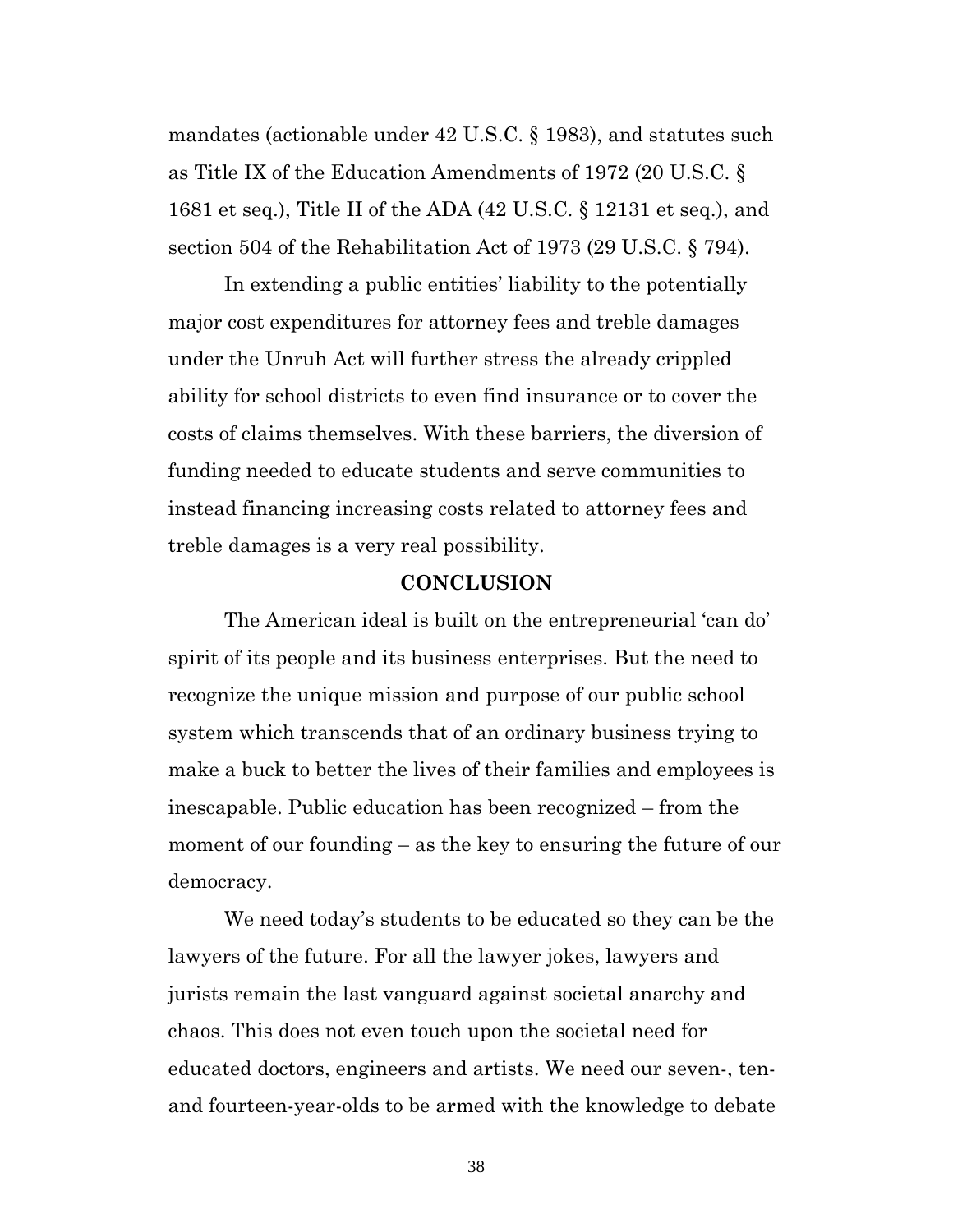the big legal issues of the future, issues that may be the tipping point between whether some school districts are finally forced into insolvency. What will guarantee, regardless of personal financial background, that the citizens and lawyers of tomorrow are instilled with the knowledge to debate and decide the problems of their day and ensure the rights of Americans and Californians continue? Public schools and their teachers.

#### Dated: September 15, 2021 **MATHENY SEARS LINKERT & JAIME, LLP**

By: */s/ Richard S. Linkert* RICHARD S. LINKERT, ESQ., Attorneys for Real Party in Interest West Contra Costa Unified School District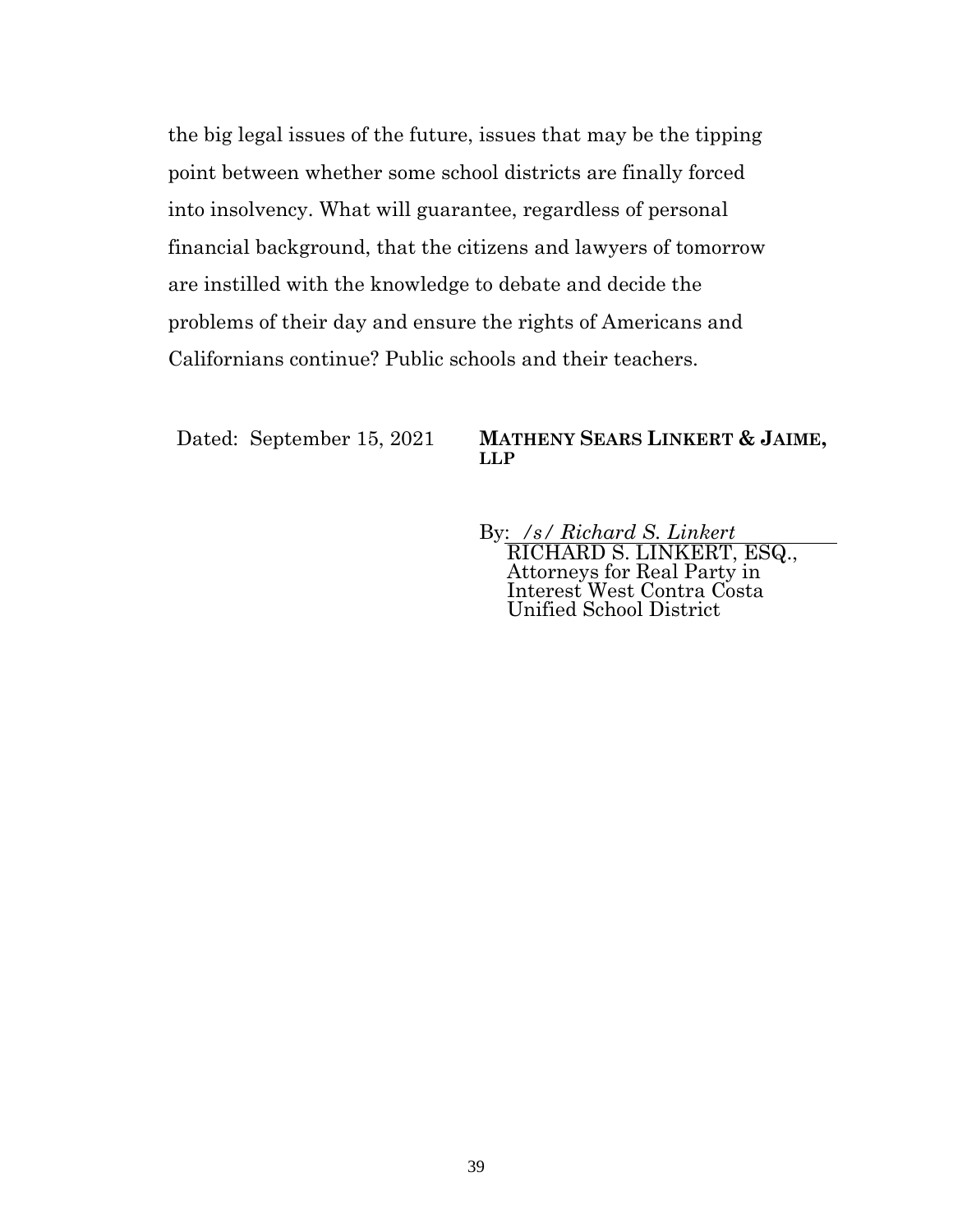#### **CERTIFICATE OF WORD COUNT**

<span id="page-39-0"></span>The text of this brief is **13-pt Century Schoolbook**. According to Word, the computer program used to prepare this brief, this brief contains **7,620** words, excluding the cover page, tables, signature block, and this certificate.

The undersigned certifies that this brief complies with the form requirements set forth in California Rules of Court, Rule 8.204(b) and Rule 8.520(c).

#### Dated: September 15, 2021 **MATHENY SEARS LINKERT & JAIME, LLP**

By: */s/ Richard S. Linkert* RICHARD S. LINKERT, ESQ., Attorneys for Real Party in Interest West Contra Costa Unified School District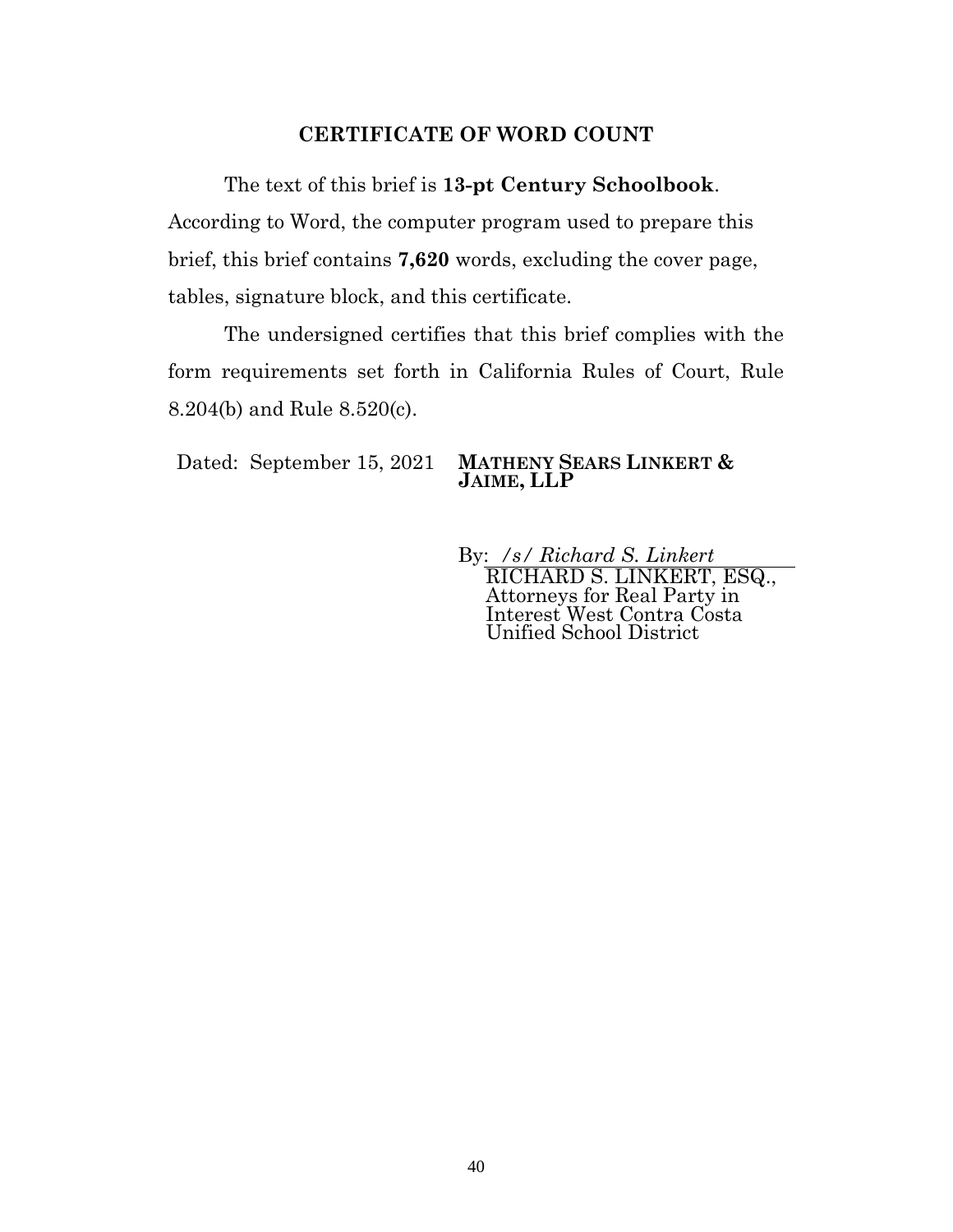#### **PROOF OF SERVICE**

<span id="page-40-0"></span>I am a resident of the United States and employed in Sacramento County. I am over the age of eighteen years and not a party to the within entitled action. My business address is 3638 American River Drive, Sacramento, California.

September 15, 2021, I served the attached document entitled on the interested parties in the above action by placing a true copy thereof enclosed in a sealed envelope(s), addressed as follows:

### **APPLICATION FOR LEAVE TO FILE AMICUS CURIAE BRIEF IN SUPPORT OF REAL PARTY IN INTEREST WEST CONTRA COSTA UNIFIED SCHOOL DISTRICT**

| Hon. Charles Treat  | California Solicitor General |
|---------------------|------------------------------|
| Department 12       | 1515 Clay Street             |
| Contra Costa County | Oakland, CA 94612-1499       |
| Superior Court      | (for California Attorney)    |
| 725 Court Street    | General)                     |
| Martinez, CA 94553  |                              |

**[X] (BY MAIL)** by placing a true and correct copy of the document(s) listed above enclosed in sealed envelope(s) with postage fully prepaid in the U.S. Mail at Sacramento, California.

I declare under penalty of perjury under the laws of the State of California that the foregoing is true and correct.

Executed on September 15, 2021, at Sacramento, California.

> */s/ Nicole Gilzean*  Nicole Gilzean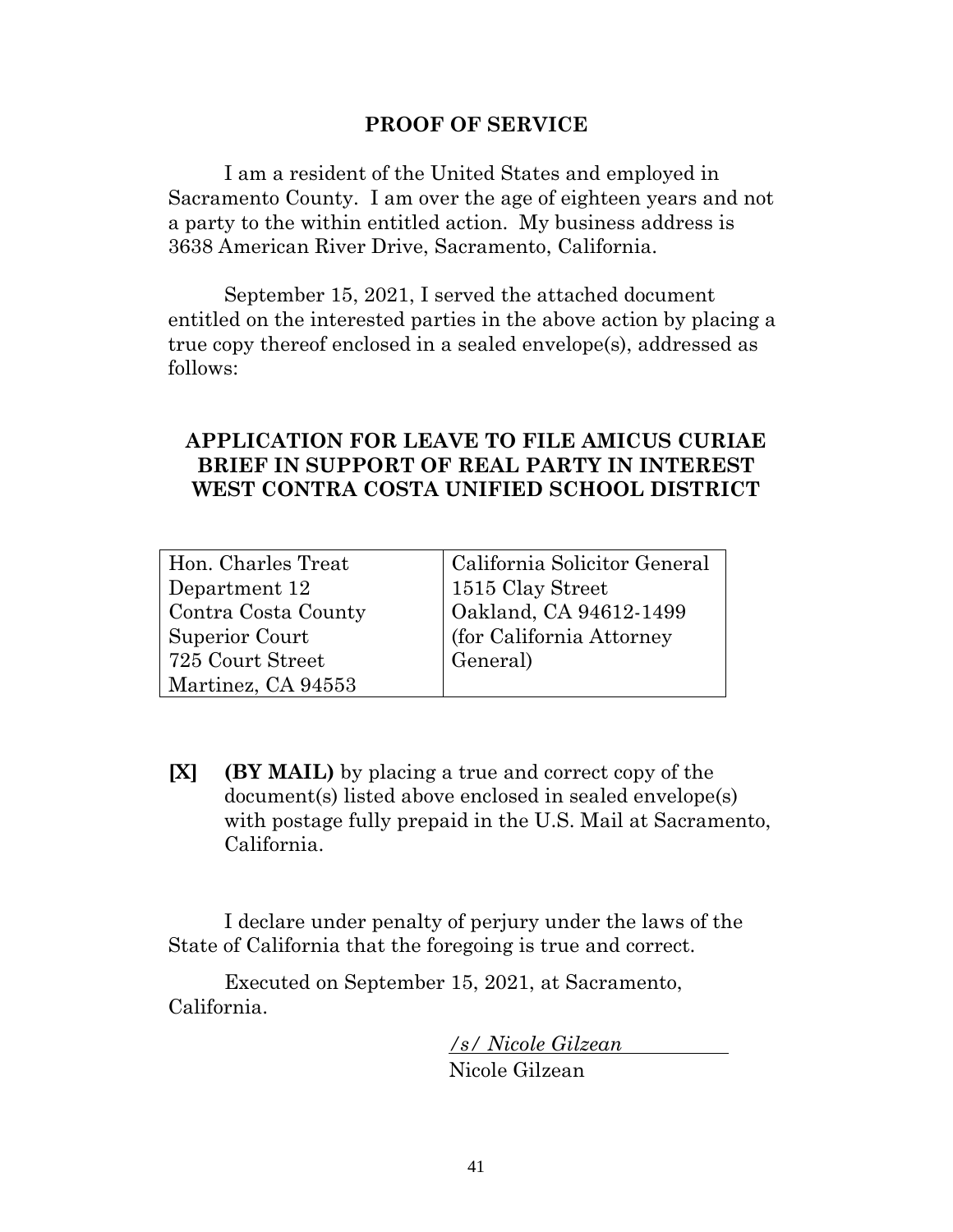#### **STATE OF CALIFORNIA**

Supreme Court of California

## *PROOF OF SERVICE*

## **STATE OF CALIFORNIA**

Supreme Court of California

#### Case Name:**B. (BRENNON) v. S.C. (WEST CONTRA COSTA UNIFIED SCHOOL DISTRICT)**

Case Number:**S266254**

Lower Court Case Number:**A157026**

- 1. At the time of service I was at least 18 years of age and not a party to this legal action.
- 2. My email address used to e-serve: **msimmons@mathenysears.com**

3. I served by email a copy of the following document(s) indicated below:

Title(s) of papers e-served:

| Filing <sup>'</sup> | Γitle                                                            |
|---------------------|------------------------------------------------------------------|
| . vpe               | <b>Document</b>                                                  |
| <b>BRIEF</b>        | 2021-09-1<br>5 Application for Leave to File Amicus Curiae Brief |

Service Recipients:

| <b>Person Served</b>                                                                   | <b>Email Address</b>                                    | Type | Date / Time                                |
|----------------------------------------------------------------------------------------|---------------------------------------------------------|------|--------------------------------------------|
| Douglas Collodel<br>Clyde & Co US LLP<br>112797                                        | $\frac{1}{2}$ douglas.collodel@clydeco.us $\frac{1}{2}$ |      | 9/15/2021<br>Serve <sup>[4:41:51 PM]</sup> |
| Sharon Arkin<br>The Arkin Law Firm<br>154858                                           | sarkin@arkinlawfirm.com                                 | le-  | 9/15/2021<br>Serve 4:41:51 PM              |
| Angelo McCabe<br>Clyde & Co US LLP                                                     | angelo.mccabe@clydeco.us                                | le-  | 9/15/2021<br>Serve <sup>[4:41:51 PM]</sup> |
| Micha Liberty<br>Liberty Law Office                                                    | micha@libertylaw.com                                    | le-  | 9/15/2021<br>Serve 4:41:51 PM              |
| Camille Banks<br>Dannis Woliver Kelley                                                 | cbanks@dwkesq.com                                       | le-  | 9/15/2021<br>Serve 4:41:51 PM              |
| David Nahmias<br>Impact Fund<br>324097                                                 | dnahmias@impactfund.org                                 | le-  | 9/15/2021<br>Serve 4:41:51 PM              |
| Ana Graciela Najera Mendoza<br><b>ACLU Foundation of Southern California</b><br>301598 | AMendoza@aclusocal.org                                  | le-  | 9/15/2021<br>Serve <sup>[4:41:51 PM]</sup> |
| Ila Friend<br>Dannis Woliver Kelley                                                    | ifriend@dwkesq.com                                      | le-  | 9/15/2021<br>Serve <sup>[4:41:51 PM]</sup> |
| Cody Saal<br>Edrington, Schirmer & Murphy LLP<br>286041                                | $\text{Csaal}(a)$ esmlawfirm.com                        | le-  | 9/15/2021<br>Serve <sup>[4:41:51 PM]</sup> |
| David Obrand<br>Dannis Woliver Kelley<br>293657                                        | dobrand@dwkesq.com                                      | le-  | 9/15/2021<br>Serve <sup>[4:41:51 PM]</sup> |
| Shanti Friend<br>Dannis Woliver Kelley                                                 | sfriend@dwkesq.com                                      | le-  | 9/15/2021<br>Serve <sup>[4:41:51 PM]</sup> |